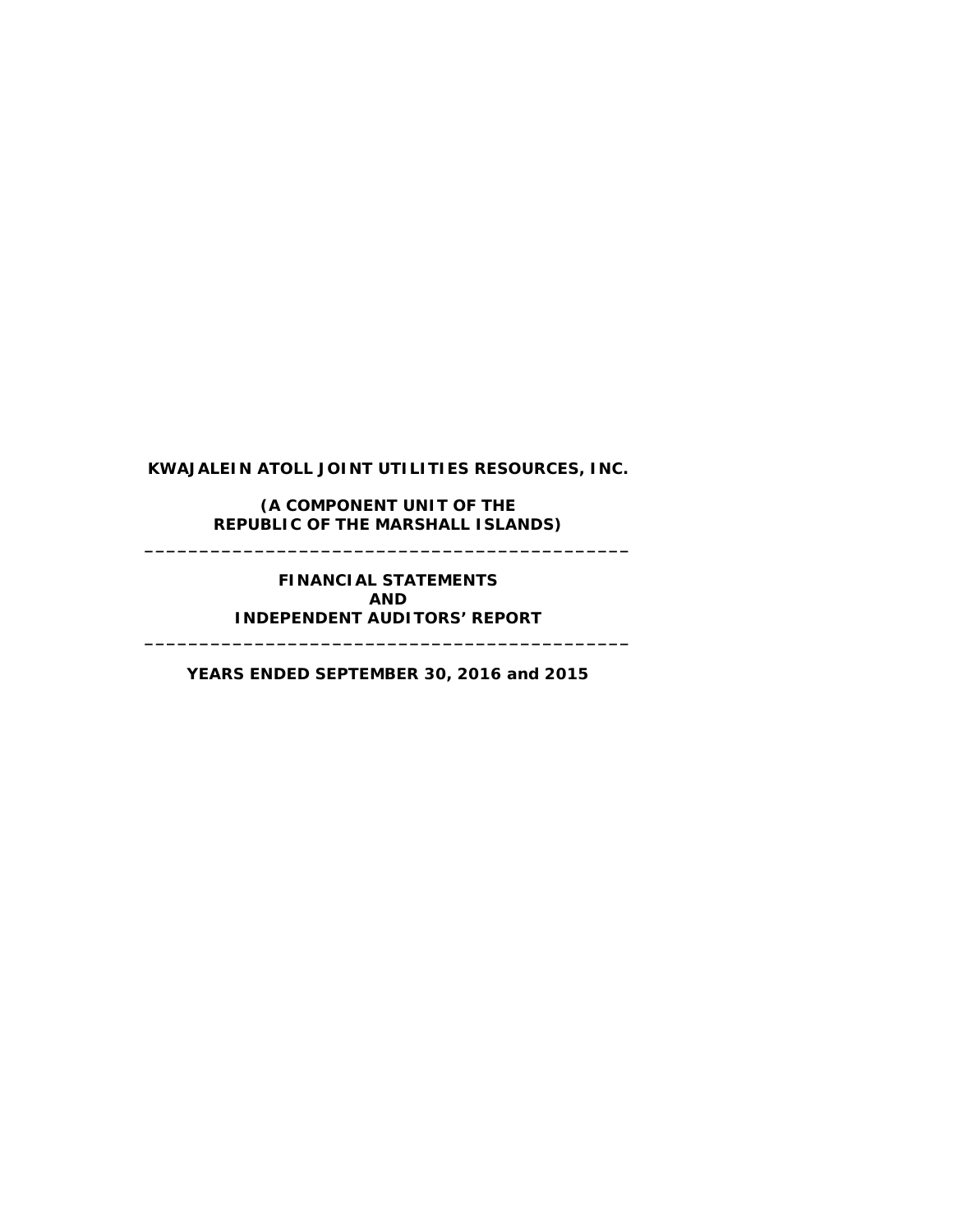Years Ended September 30, 2016 and 2015 Table of Contents

|          |                                                                                                                                                                                                                             | Page No. |
|----------|-----------------------------------------------------------------------------------------------------------------------------------------------------------------------------------------------------------------------------|----------|
| Ι.       | INDEPENDENT AUDITORS' REPORT                                                                                                                                                                                                | 1        |
| Н.       | MANAGEMENT'S DISCUSSION AND ANALYSIS                                                                                                                                                                                        | 3        |
| III.     | <b>FINANCIAL STATEMENTS:</b>                                                                                                                                                                                                |          |
|          | Statements of Net Position                                                                                                                                                                                                  | 11       |
|          | Statements of Revenues, Expenses and Changes in Net Position                                                                                                                                                                | 12       |
|          | <b>Statements of Cash Flows</b>                                                                                                                                                                                             | 13       |
|          | Notes to Financial Statements                                                                                                                                                                                               | 15       |
| $IV_{-}$ | INDEPENDENT AUDITORS' REPORTS ON COMPLIANCE WITH<br><b>LAWS AND REGULATIONS</b>                                                                                                                                             |          |
|          | Independent Auditors' Report on Internal Control Over Financial<br>Reporting and on Compliance and Other Matters Based on an<br>Audit of Financial Statements Performed in Accordance with<br>Government Auditing Standards | 23       |
|          | Independent Auditors' Report on Compliance For Each Major<br>Program; Report on Internal Control Over Compliance; and<br>Report on the Schedule of Expenditures of Federal Awards<br>Required by the Uniform Guidance       | 25       |
|          | Schedule of Expenditures of Federal Awards                                                                                                                                                                                  | 27       |
|          | Schedule of Findings and Questioned Costs                                                                                                                                                                                   | 28       |
|          | Unresolved Prior Year Findings and Questioned Costs                                                                                                                                                                         | 33       |
|          |                                                                                                                                                                                                                             |          |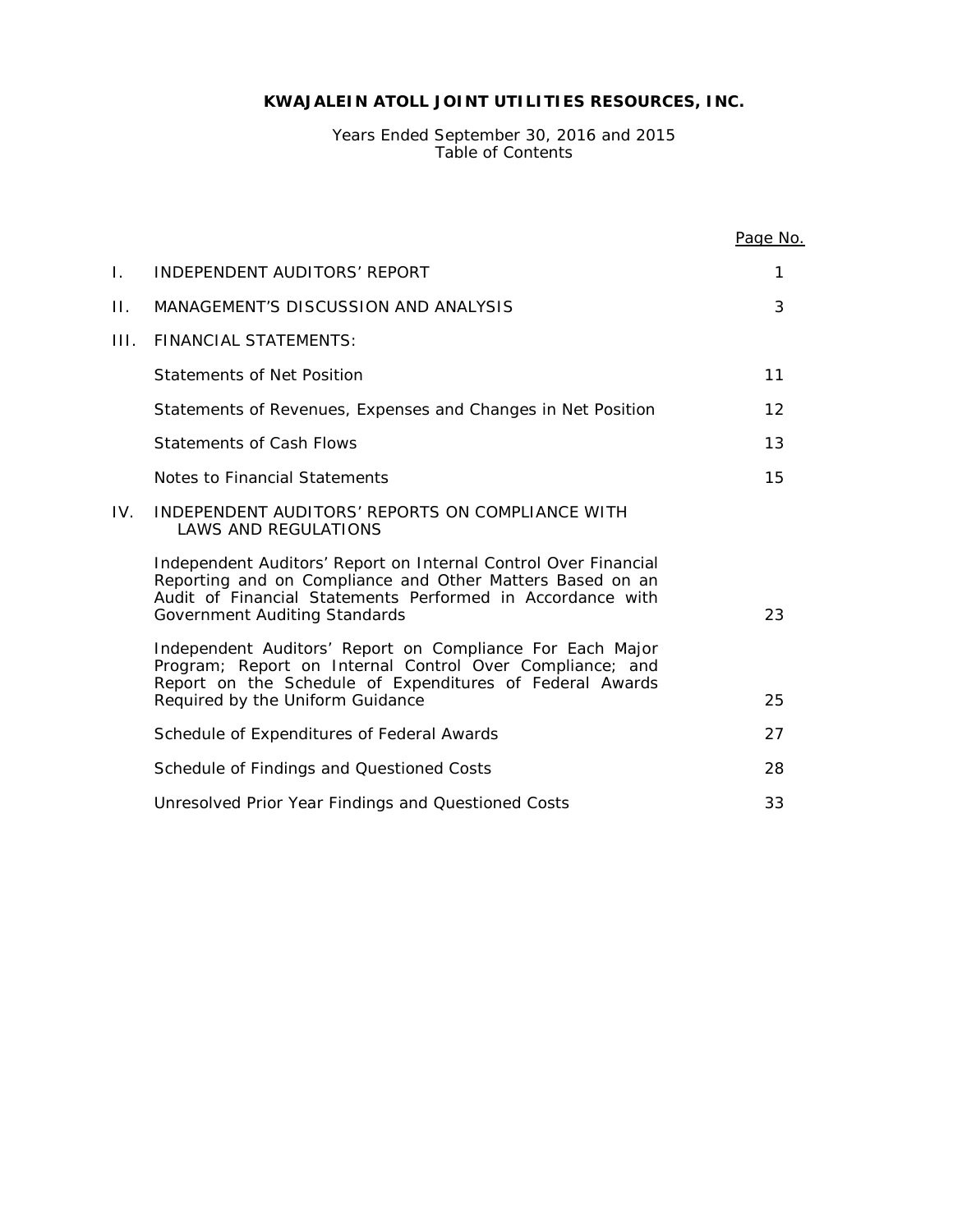# **Deloitte.**

Deloitte & Touche LLP 361 South Marine Corps Drive Tamuning, GU 96913 USA

Tel: +1 (671) 646-3884 Fax: +1 (671) 649-4265

www.deloitte.com

# **INDEPENDENT AUDITORS' REPORT**

Board of Directors Kwajalein Atoll Joint Utilities Resources, Inc.:

# **Report on the Financial Statements**

We have audited the accompanying financial statements of Kwajalein Atoll Joint Utilities Resources, Inc. (KAJUR), a component unit of the Republic of the Marshall Islands, which comprise the statements of net position as of September 30, 2016 and 2015, and the related statements of revenues, expenses and changes in net position and of cash flows for the years then ended, and the related notes to the financial statements.

# *Management's Responsibility for the Financial Statements*

Management is responsible for the preparation and fair presentation of these financial statements in accordance with accounting principles generally accepted in the United States of America; this includes the design, implementation, and maintenance of internal control relevant to the preparation and fair presentation of financial statements that are free from material misstatement, whether due to fraud or error.

#### *Auditors' Responsibility*

Our responsibility is to express an opinion on these financial statements based on our audits. We conducted our audits in accordance with auditing standards generally accepted in the United States of America and the standards applicable to financial audits contained in *Government Auditing Standards,* issued by the Comptroller General of the United States. Those standards require that we plan and perform the audit to obtain reasonable assurance about whether the financial statements are free from material misstatement.

An audit involves performing procedures to obtain audit evidence about the amounts and disclosures in the financial statements. The procedures selected depend on the auditor's judgment, including the assessment of the risks of material misstatement of the financial statements, whether due to fraud or error. In making those risk assessments, the auditor considers internal control relevant to the entity's preparation and fair presentation of the financial statements in order to design audit procedures that are appropriate in the circumstances, but not for the purpose of expressing an opinion on the effectiveness of the entity's internal control. Accordingly, we express no such opinion. An audit also includes evaluating the appropriateness of accounting policies used and the reasonableness of significant accounting estimates made by management, as well as evaluating the overall presentation of the financial statements.

We believe that the audit evidence we have obtained is sufficient and appropriate to provide a basis for our audit opinion.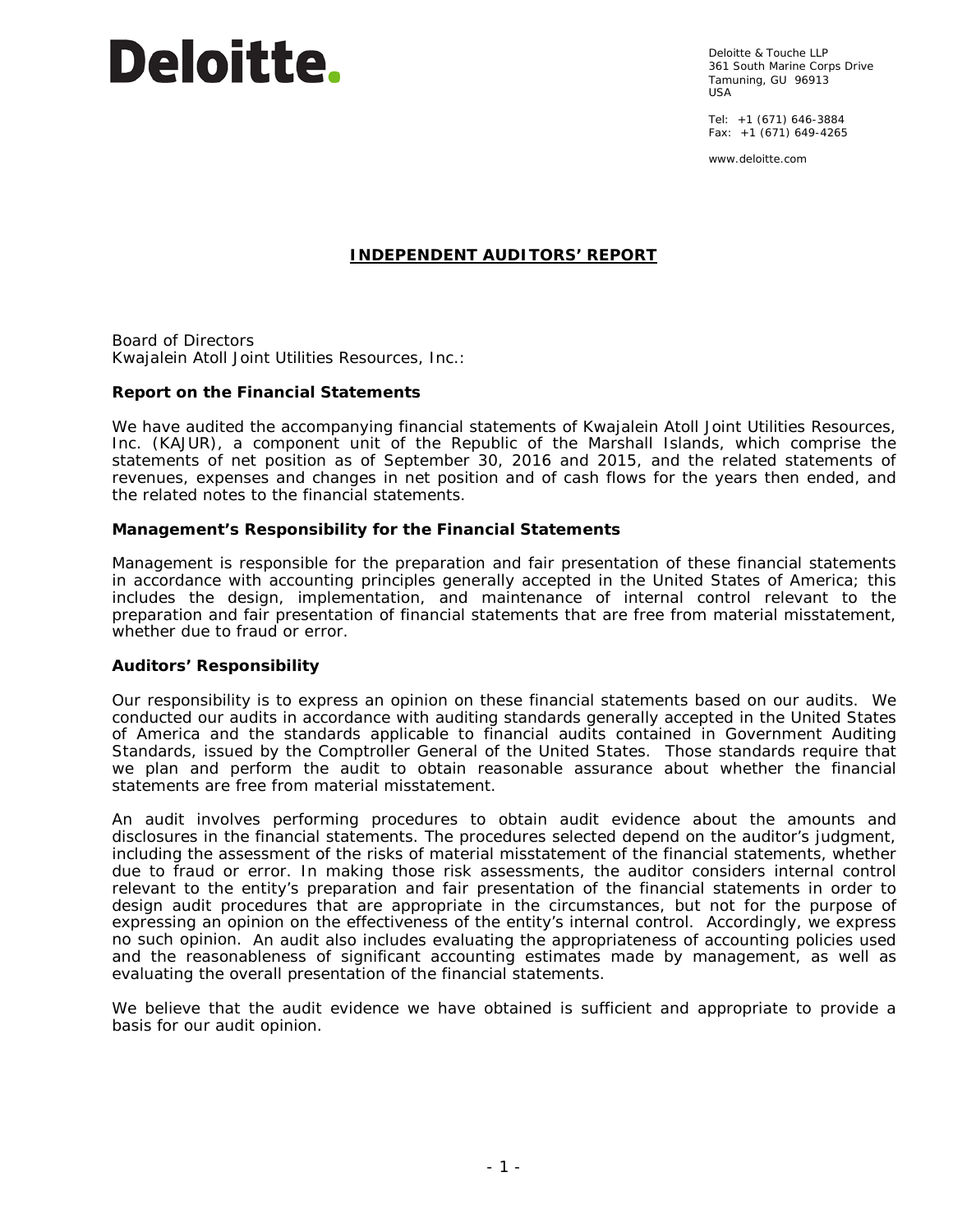# Deloitte.

# *Opinion*

In our opinion, the financial statements referred to above present fairly, in all material respects, the financial position of KAJUR as of September 30, 2016 and 2015, and the results of its operations and its cash flows for the years then ended in accordance with accounting principles generally accepted in the United States of America.

# *Other Matters*

#### *Required Supplementary Information*

Accounting principles generally accepted in the United States of America require that the management's discussion and analysis on pages 3 to 10 be presented to supplement the financial statements. Such information, although not a part of the financial statements, is required by the Governmental Accounting Standards Board who considers it to be an essential part of financial reporting for placing the financial statements in an appropriate operational, economic, or historical context. We have applied certain limited procedures to the required supplementary information in accordance with auditing standards generally accepted in the United States of America, which consisted of inquiries of management about the methods of preparing the information and comparing the information for consistency with management's responses to our inquiries, the financial statements, and other knowledge we obtained during our audit of the financial statements. We do not express an opinion or provide any assurance on the information because the limited procedures do not provide us with sufficient evidence to express an opinion or provide any assurance.

# **Other Reporting Required by** *Government Auditing Standards*

In accordance with *Government Auditing Standards*, we have also issued our report dated April 10, 2017, on our consideration of KAJUR's internal control over financial reporting and on our tests of its compliance with certain provisions of laws, regulations, contracts, and grant agreements and other matters. The purpose of that report is to describe the scope of our testing of internal control over financial reporting and compliance and the results of that testing, and not to provide an opinion on internal control over financial reporting or on compliance. That report is an integral part of an audit performed in accordance with *Government Auditing Standards* in considering KAJUR's internal control over financial reporting and compliance.

 $H$  Nackell

April 10, 2017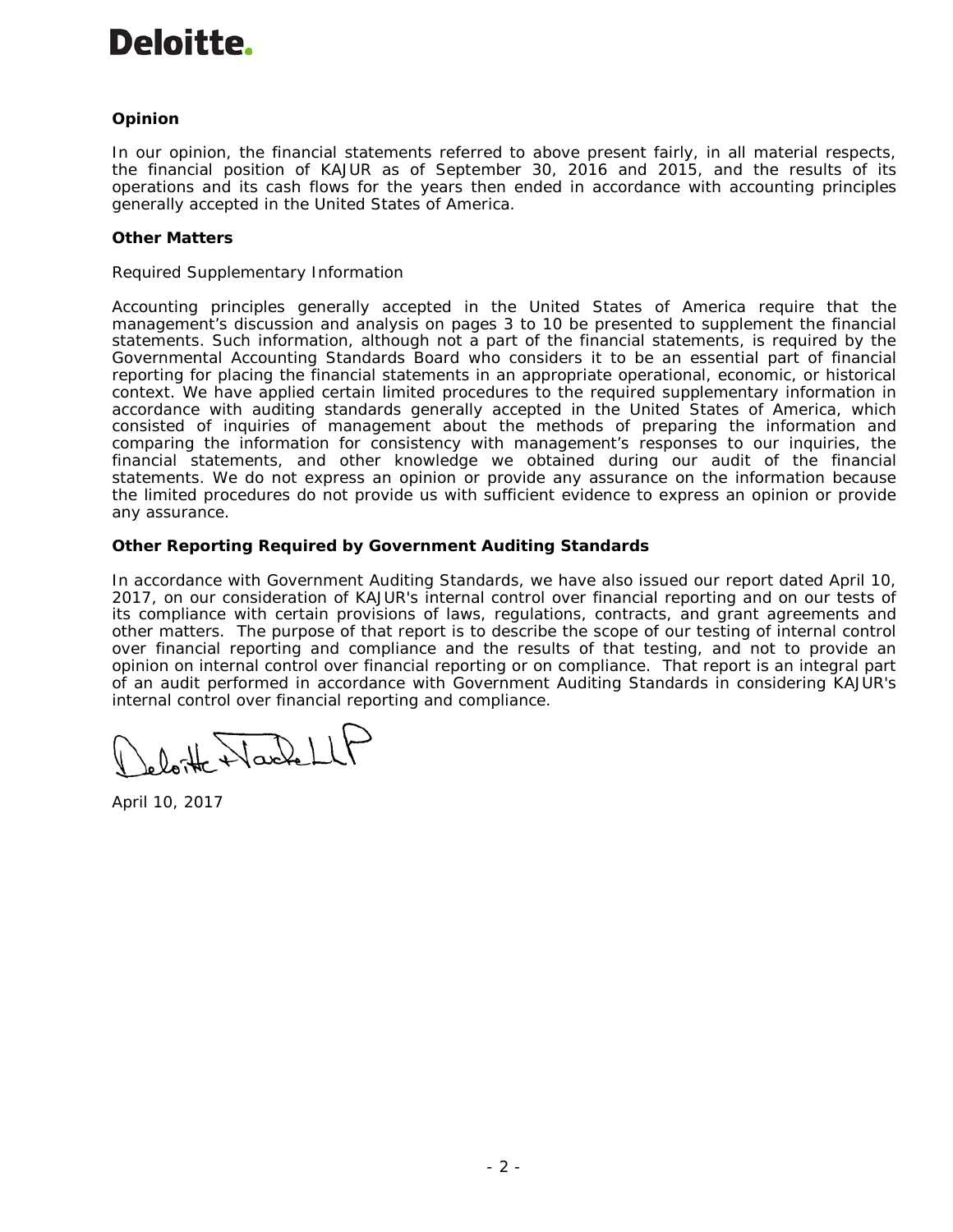Management's Discussion and Analysis Years Ended September 30, 2016 and 2015

The Kwajalein Atoll Joint Utilities Resources (KAJUR) was incorporated under the laws of the Republic of the Marshall Islands in September 1990. KAJUR was originally established as a private entity governed by the Kwajalein Atoll Development Authority (KADA) Board of Directors. In October 1999, RepMar and KADA awarded a two-year management contract to the American Samoa Power Authority (ASPA) to assume operational control of KAJUR. This management contract was extended for an additional two years and in April of 2003, ASPA's contract expired.

In May of 2006, the RMI Cabinet officially approved the transfer of all management responsibilities for KAJUR to the RMI Combined Utility Board of Directors as a component unit of RepMar. KAJUR is currently the sole provider of electricity, potable water and sanitation services for the community of Ebeye, which also include Gugeegue and smaller island communities connected to Ebeye by the causeway. At the closing of FY 2016, KAJUR has under its employment a total of eighty-five (85) employees manning all three functional elements of its operational structure.

# **FINANCIAL HIGHLIGHTS**

In spite of its continuing operational challenges, KAJUR continues to build on sustained improvements in fiscal performance and service delivery to the community as noted in its most recent audits. Even with deteriorated infrastructure and a relatively under-skilled local workforce managing all three of its major operational components (power, water, and sanitation), it is comforting to recognize that that the community of Ebeye experienced no major disruption in service from all three service areas throughout this period. For five consecutive years, and with support from RMI and US governments, KAJUR was able to provide services to the community without any major breakdown. Starting in 2015, KAJUR started utilizing TenderLink©, an Starting in 2015, KAJUR started utilizing TenderLink©, an electronic tendering system, in an on-going effort toward full compliance existing RMI Procurement Code. KAJUR is continuously working with the central government towards a paperless tendering, procurement, and inventory system. All internal processes involving off-island procurement are now paperless, while on-island procurement is partially paperless. More local vendors are registering in TenderLink©, assisting KAJUR achieve its goal of a less time consuming and a fairer procurement, supply, and accounting system.

KAJUR continues to face many operational challenges. These continuing challenges will require some major changes in business practices through policy development and implementation as well as upgrades in technical skills and leadership. KAJUR will continue its current practice of monitoring its day to day operations and identify areas where operational improvements can be achieved with its existing resources while we wait for major system upgrades under the Ebeye Water Supply and Sanitation Project (EWSSP).

#### **FINANCIAL ANALYSIS OF KAJUR**

The Statement of Net Position and the Statement of Revenues, Expenses and Changes in Net Position provide an indication of KAJUR's financial condition. KAJUR's net position reflects the difference between assets and liabilities. An increase in net position over time typically indicates an improvement in financial condition.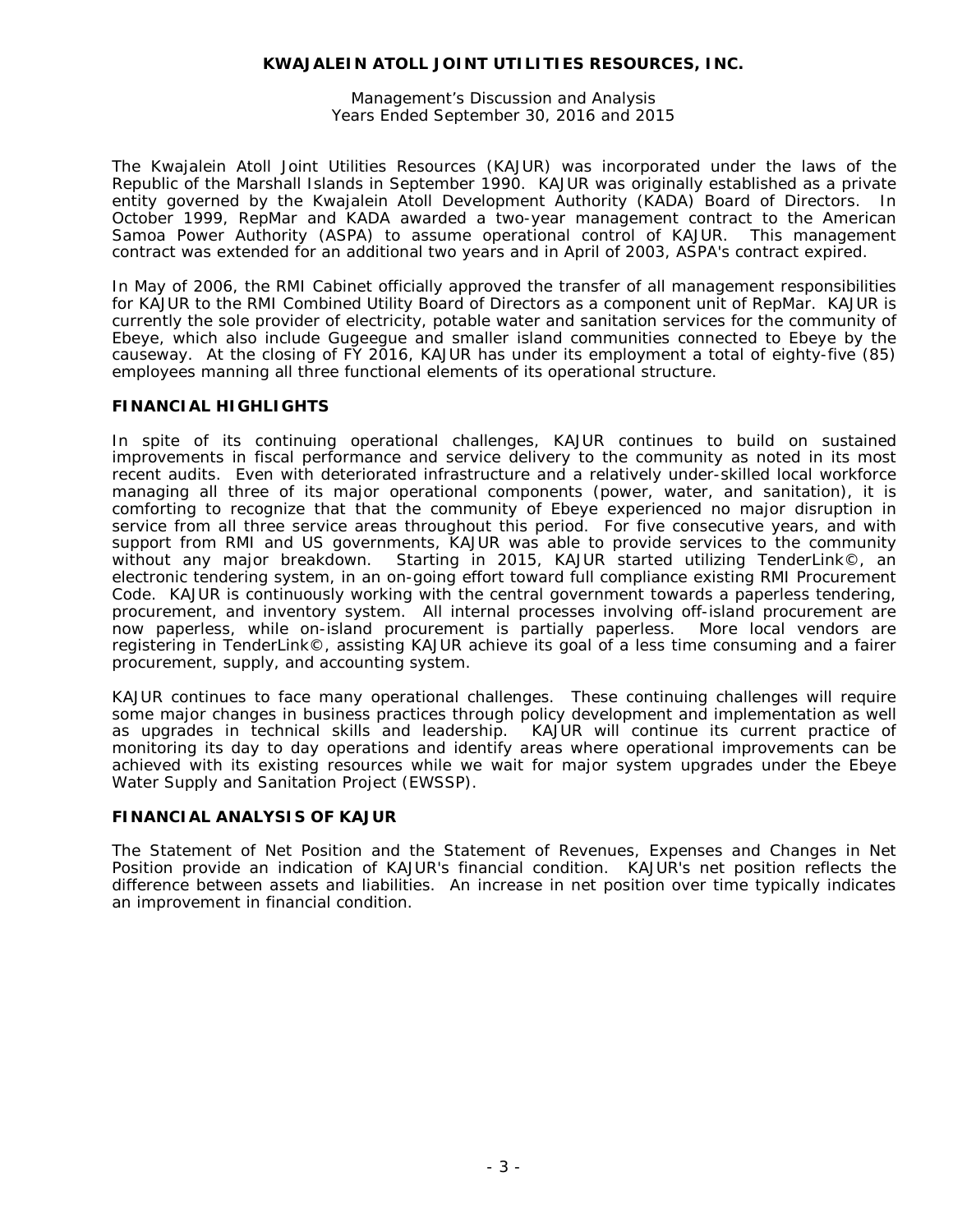Management's Discussion and Analysis, Continued Years Ended September 30, 2016 and 2015

# A summary of KAJUR's Statements of Net Position are presented below:

|                              | 2016 |           | 2015            | 2014 |             |  |
|------------------------------|------|-----------|-----------------|------|-------------|--|
| Assets:                      |      |           |                 |      |             |  |
| Current and other assets     | \$   | 1,832,658 | \$<br>1,816,568 | \$   | 1,663,621   |  |
| Capital assets               |      | 1,913,316 | 2,000,780       |      | 2,127,727   |  |
| Total assets                 |      | 3,745,974 | \$<br>3,817,348 | \$   | 3,791,348   |  |
| Liabilities:                 |      |           |                 |      |             |  |
| Current liabilities          | \$   | 2,602,142 | \$<br>2,517,617 | \$   | 2,967,807   |  |
| <b>Total liabilities</b>     |      | 2,602,142 | \$<br>2,517,617 | \$   | 2,967,807   |  |
| Net Position:                |      |           |                 |      |             |  |
| Investment in capital assets | \$   | 1,913,316 | \$<br>2,000,780 | \$   | 2,127,727   |  |
| Restricted                   |      | 50,000    |                 |      |             |  |
| Unrestricted                 |      | (819,484) | (701,049)       |      | (1,304,186) |  |
| Total net position           | \$   | 1,143,832 | \$<br>1,299,731 | \$   | 823,541     |  |

As indicated above, KAJUR's capital assets decreased by \$87,464 in FY 2016 as KAJUR's capital assets continued to lose value over time, while no major investment in capital assets was made during this period. On the other hand, other assets increased by \$16,090 with some investments in equipment and spare parts. Overall, there was a decrease of \$71,374 in KAJUR's total assets for FY 2016.

By the closing of FY 2016, KAJUR's current liabilities stood at \$2,602,142 due in great part to diesel fuel received on credit from the Marshalls Energy Company (MEC) throughout this period. This existing liability with MEC is the only major liability KAJUR incurred during this period after its long outstanding balance with MISSA was paid off in April 2014. As in the previous year, KAJUR continued to hold good credit standing with all its local vendors and service providers, as well as its off-island suppliers.

The RMI government continues to allocate funds from the U.S. Compact of Free Association to support KAJUR's power plant operations and other utility services. Consequently, KAJUR is able to meet fuel requirements for power generation and spare parts for its water and sanitation services while continuing to maintain tariff rates at levels that are well below cost, and therefore affordable to the Ebeye Community.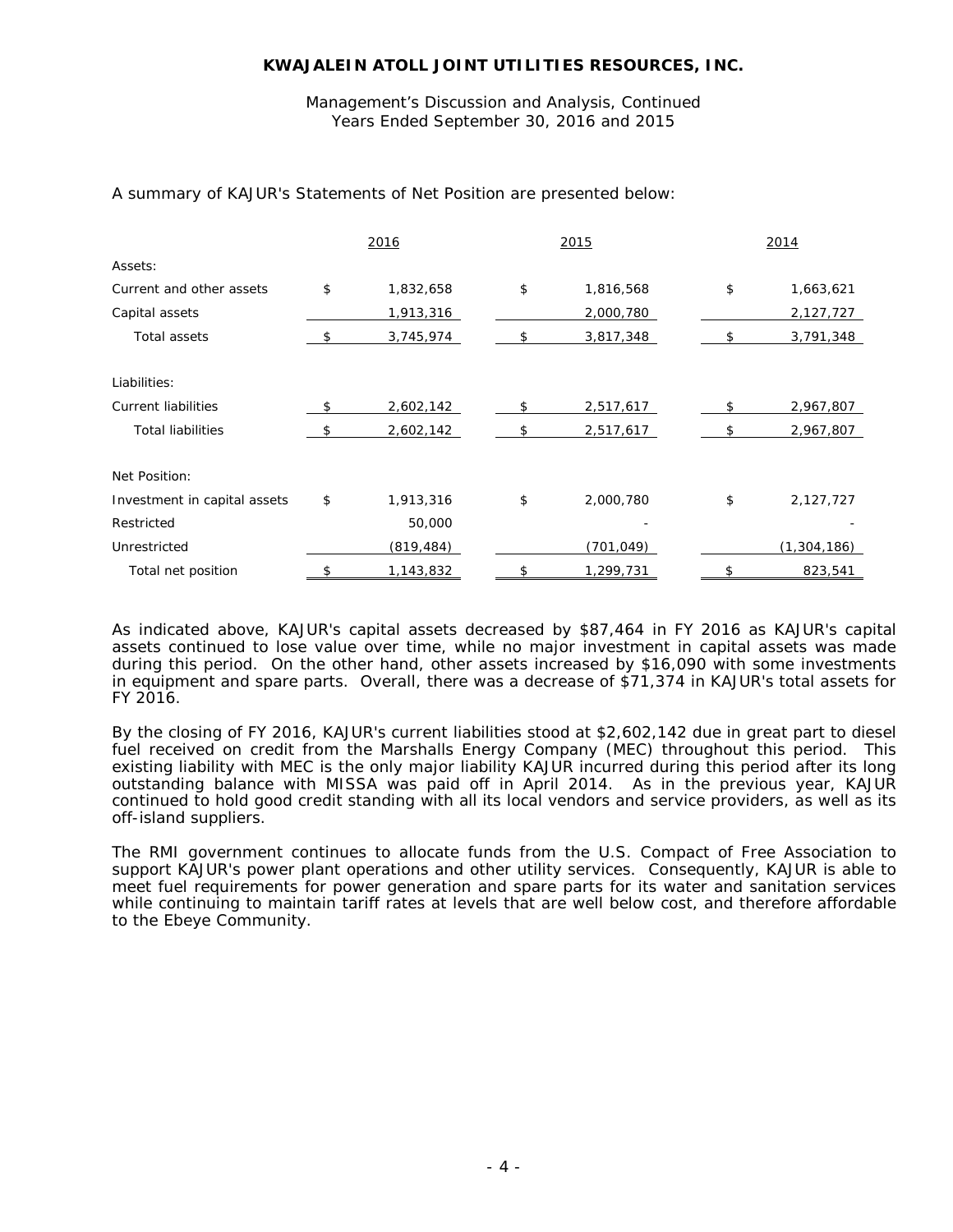Management's Discussion and Analysis, Continued Years Ended September 30, 2016 and 2015

A comparative summary of KAJUR's Statements of Revenues, Expenses, and Changes in Net Position is presented below:

|                        |           | 2016      |           | 2015      |           | 2014      |  |  |
|------------------------|-----------|-----------|-----------|-----------|-----------|-----------|--|--|
| Revenues:              |           |           |           |           |           |           |  |  |
| Net operating revenues | \$        | 4,095,208 | \$        | 4,086,044 | \$        | 4,741,284 |  |  |
| Non-operating revenues |           | 1,377,860 | 2,629,764 |           |           | 1,800,000 |  |  |
| <b>Total revenues</b>  | 5,473,068 |           |           | 6,715,808 | 6,541,284 |           |  |  |
|                        |           |           |           |           |           |           |  |  |
| Expenses:              |           |           |           |           |           |           |  |  |
| Net operating expenses |           | 5,628,967 |           | 6,219,406 |           | 7,124,914 |  |  |
| Non-operating expenses |           |           |           | 20,212    |           |           |  |  |
| Total expenses         |           | 5,628,967 |           | 6,239,618 |           | 7,124,914 |  |  |
| Change in net position |           | (155,899) |           | 476,190   |           | (583,630) |  |  |

The Statements of Revenues, Expenses, and Changes in Net Position identify the various revenue and expense items that impacted the change in net position. As indicated above, KAJUR's total revenues decreased from \$6,715,808 in FY 2015 to \$5,473,068 in FY 2016. This represents a decrease of \$1,242,740 in revenue compared to FY 2015. This decrease in total revenue is primarily attributed to a substantial decrease in non-operating revenue (Compact subsidy) compared to the previous year. Within the operating revenues, electric revenue increased from \$3,922,336 in FY 2015 to \$4,057,318 in FY 2016. This increase in electric revenue is an adjustment to the temporary economic shock caused by the drop in world market price for fuel in 2014, leading to a reduction in electric tariff for KAJUR.

KAJUR had made several attempts in the past to start applying flat rate charges to the general public for the provision of water and saltwater through the public pipeline network. However, surveys conducted over the past few years continued to indicate the inconsistent and unreliable nature of these service deliveries. As such, KAJUR continues to provide water and saltwater services to the general public at no charge. This decision was based on the assumption that KAJUR will be inundated with customer complaints over "paid services," which are not consistent. On the other hand, KAJUR continues to apply service charges to the government and business community, most of which are on metered service lines. During this period, KAJUR was able to collect \$157,085 mostly from the provision of water and saltwater services to government organizations and the private sector. This amount represents a slight increase in comparison to the previous year as illustrated in the chart below.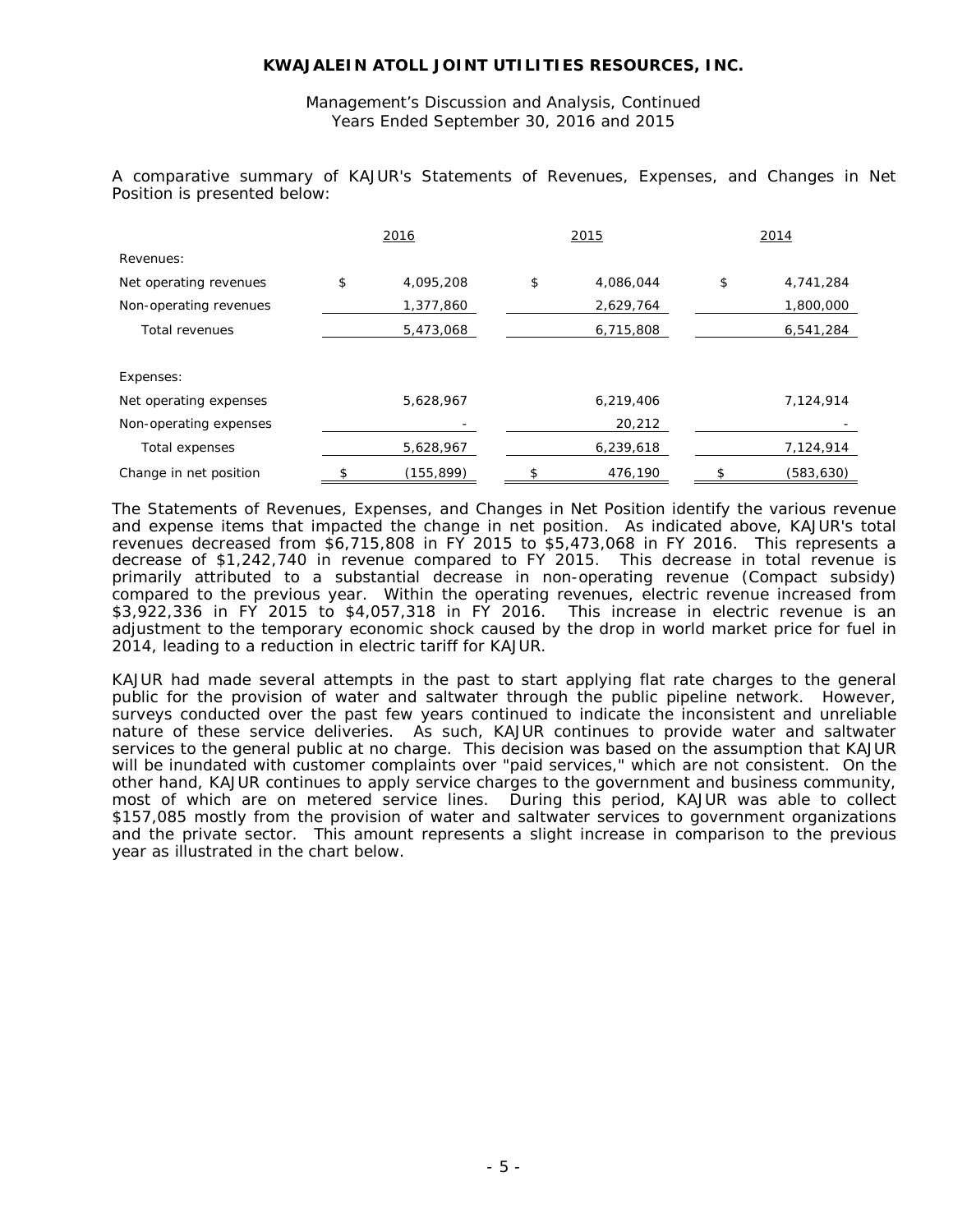Management's Discussion and Analysis, Continued Years Ended September 30, 2016 and 2015

The graph below comparatively illustrates the major components of operating revenues for FY14, FY15, and FY16:



Fuel and lubricants expense remained by far the highest expense item for KAJUR in FY 2016. It represents approximately forty-nine percent (49%) of KAJUR's overall operating expenses. This figure also represents a substantial decrease of \$577,482 or 17% compared to that of the previous year. This decrease in fuel and lubricants expense reflected the drop in world market fuel prices throughout this period.

KAJUR's salaries and wages, the second-highest expense item for this organization, increased slightly by \$32,271 or approximately 2% compared to that of the previous year. For over five years, KAJUR had no annual merit pay increment awarded to employees. In FY 2016, the Board approved a salary and wage increase for FY 2017 based on merit. Additionally, it is important to note that KAJUR has inducted the 13 graduates from the CMI Jitok Kapeel and Job Corp programs to full-time positions.

KAJUR selectively picks new employees who possess adequate skills and education background and who would therefore have higher probability for successful placement in more advanced training on new systems, which KAJUR is to acquire starting in 2017 under the Ebeye Water Supply and Sanitation Project (EWSSP). An added expense item to KAJUR's salary and wages includes the six temporary hires who were employed in 2015 on temporary status as part of KAJUR's response measures to developing drought conditions in the islands. They are now retained as facility maintenance and operational workers on temporary status.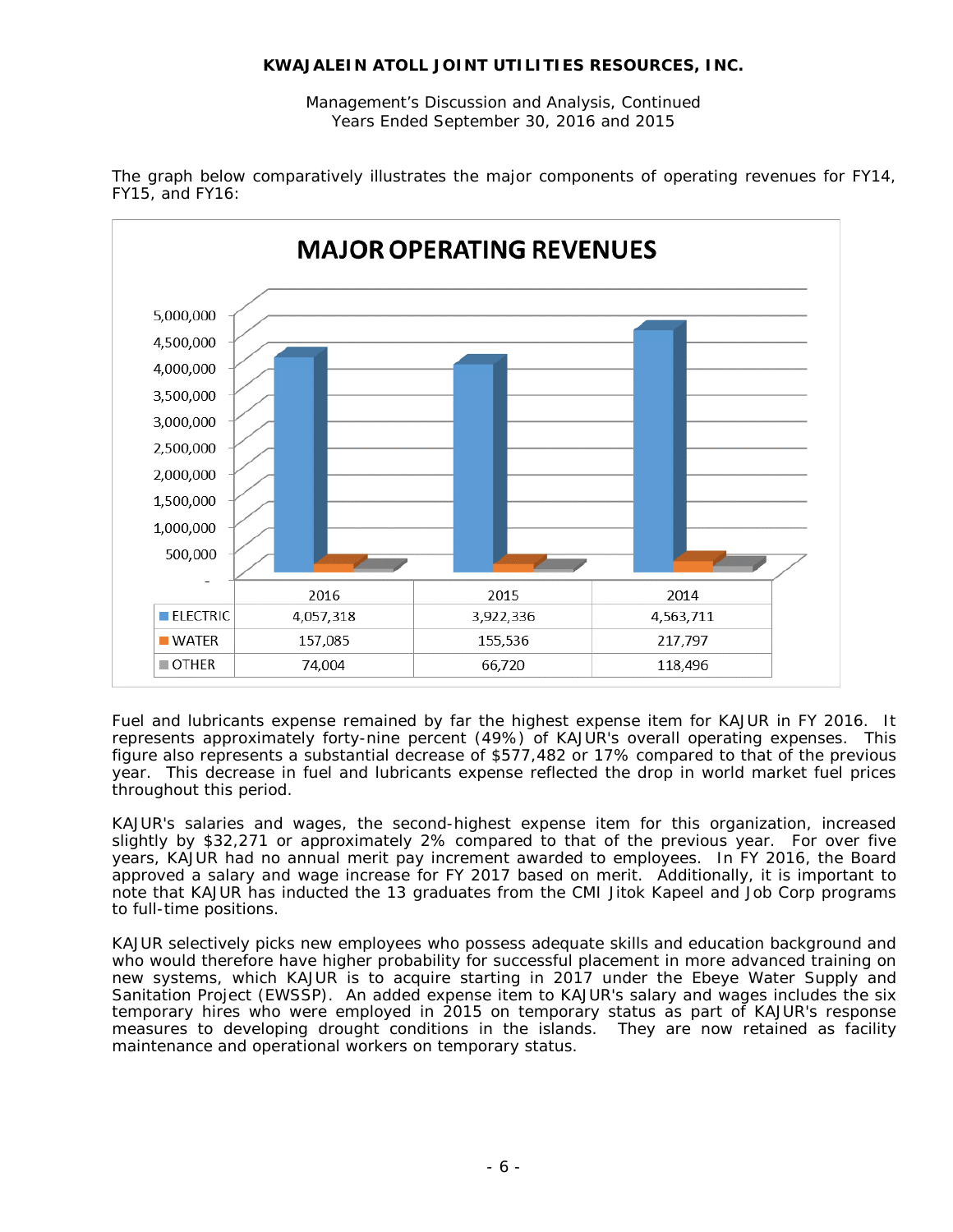Management's Discussion and Analysis, Continued Years Ended September 30, 2016 and 2015

Overall, fuel and lubricants expense continues to be the only expense item with notable variances over the past three years, as noted on the chart below. All other major operating expense components were fairly predictable and had moderate variances. KAJUR, with its comparatively high fuel expense requirements and high dependency on fossil fuel, continues to look for ways to reduce this high overhead cost and high dependency on fossil fuel. In latter parts of this discussion, KAJUR has highlighted some projects that are already in the pipeline that would help improve KAJUR's financial performance and compliance with RMI procurement code.

The graph below shows a comparative analysis of major operating expense components for FY 2016 and the preceding two years:



# **CAPITAL ASSETS**

KAJUR made no major investment in capital assets during this period as the organization continued to struggle with the high cost of fuel for power generation with limited means of generating adequate revenue to cover its operating expenses. As clearly shown in its summary of capital assets, the only major change in KAJUR's capital assets is one influenced by asset depreciation.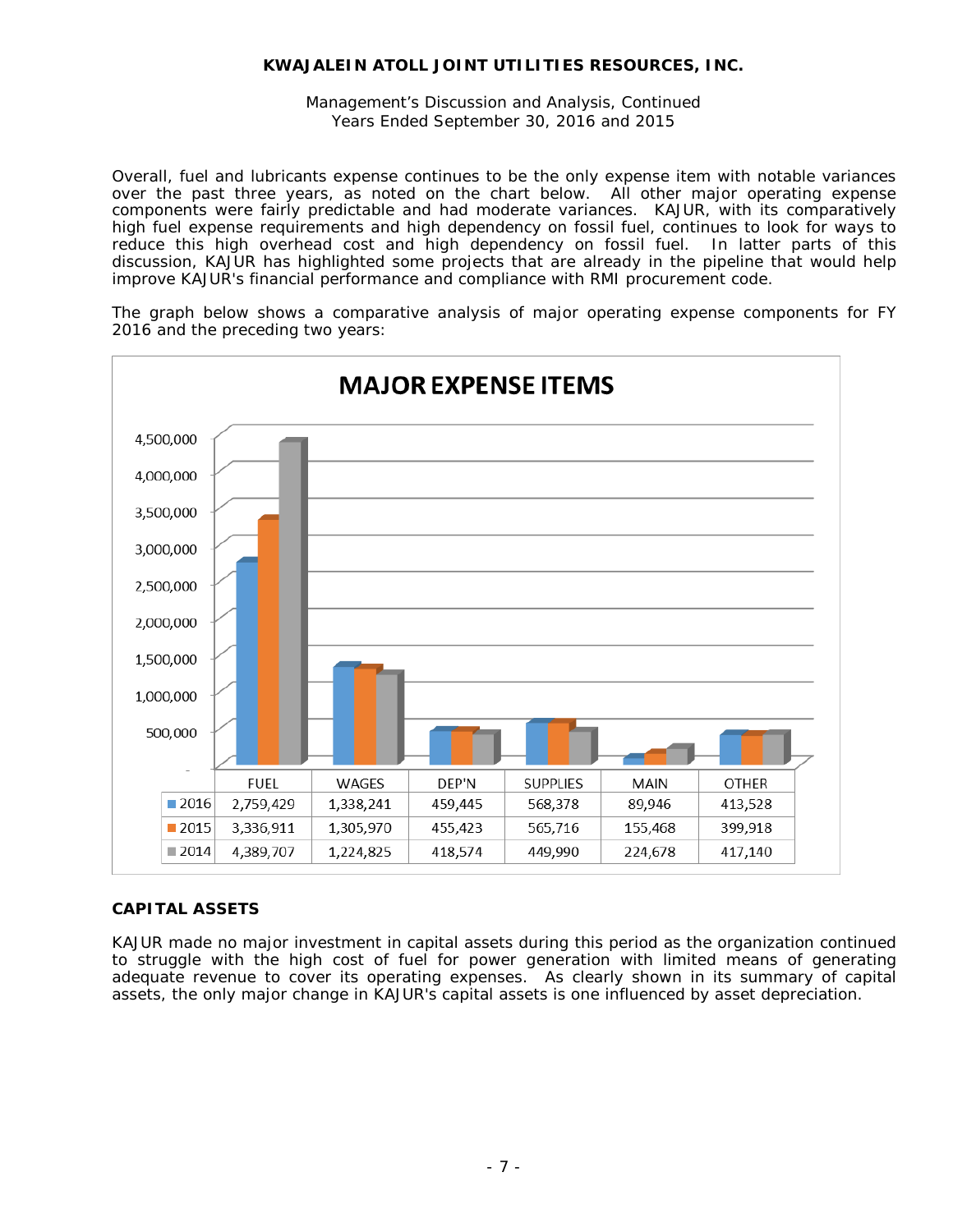Management's Discussion and Analysis, Continued Years Ended September 30, 2016 and 2015

|                               | 2016            |    | 2015        | 2014            |
|-------------------------------|-----------------|----|-------------|-----------------|
| Plant and machinery           | \$<br>5,378,323 | \$ | 5,299,742   | \$<br>5,299,742 |
| Distribution system           | 2,056,634       |    | 2,016,590   | 2,016,590       |
| Water system                  | 1,635,775       |    | 1,427,924   | 1,270,243       |
| Other equipment               | 2,166,208       |    | 2,120,703   | 1,964,346       |
|                               | 11,236,940      |    | 10,864,959  | 10,550,921      |
| Less accumulated depreciation | (9,380,398)     |    | (8,920,953) | (8, 479, 968)   |
|                               | 1,856,542       |    | 1,944,006   | 2,070,953       |
| Construction work in          |                 |    |             |                 |
| progress/equipment in transit | 56,774          |    | 56,774      | 56,774          |
|                               | \$<br>1,913,316 | \$ | 2,000,780   | \$<br>2,127,727 |

A summary of KAJUR's capital assets for the past three years is presented below:

For additional information concerning capital assets, please refer to the Notes to the financial statements.

Management's Discussion and Analysis for the year ended September 30, 2015 is set for in the report on the audit of KAJUR's financial statements dated June 6, 2016. That Discussion and Analysis explains the major factors impacting the FY 2015 financial statements and may be obtained from the contact information below.

# **FUTURE OULOOK ON SUSTAINABILITY**

KAJUR continues to make small but notable progress in improving quality of life for the community of Ebeye. Long-term planning continues to shape a more optimistic future outlook for KAJUR. Compared to previous years, there is obviously much less people going to the military base on Kwajalein to bring back drinking water for their families. However, there is still a handful of Kwajalein employees that normally bring back water from the military base. KAJUR sees this practice as being one driven by public perception on water quality and not on the availability of "safe" potable water on Ebeye. Power outages are sporadic and normally last less than an hour when they do occur. Despite all these improvements on KAJUR's service delivery, much needs to be done in the area of sustainability.

Like most utility companies in the region, the cost of fuel continues to be the primary determining factor relative to affordability and sustainability of KAJUR's utility services. Ebeye's remote location and limited resources are also limiting its ability to adequately address many of its operational challenges.

KAJUR's operational data clearly shows that there continues to be a substantial gap between revenue that KAJUR generates and its operational expenses - a clear indication that KAJUR continues to operate at a substantial loss. For the foreseeable future, KAJUR will continue to look to the government for funding support in order to make up for the difference in operational loss.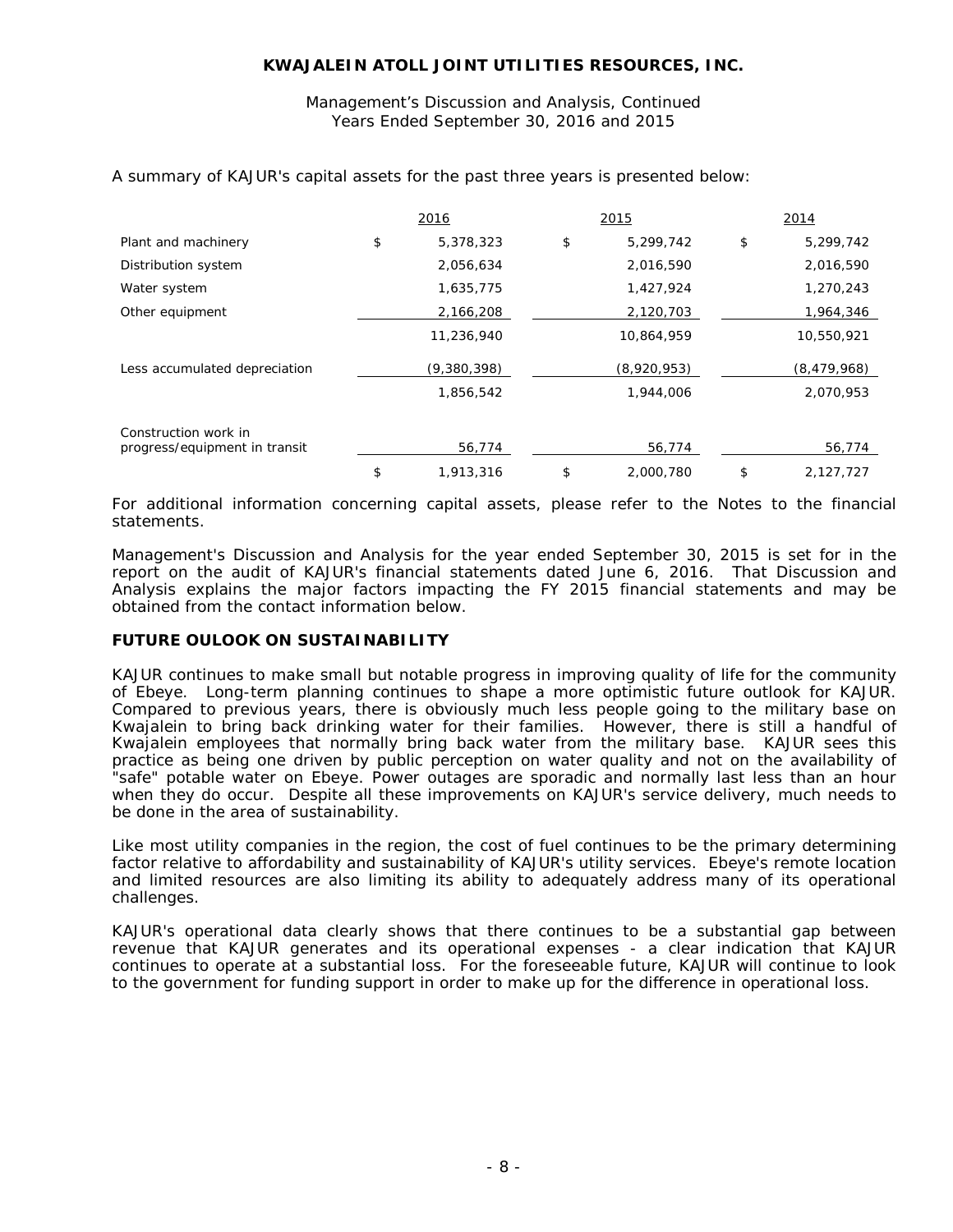Management's Discussion and Analysis, Continued Years Ended September 30, 2016 and 2015



5,059,197

7,592,057

5,034,539

7,139,505

4,741,284

7,124,914

4,086,044

6,219,406

4,095,208

5,628,967

4,617,489

6,029,802

MAJOR REVENUE 3,808,725

6,093,950

**MAJOR EXPENSE** 

The chart below shows a clear representation of the gap between KAJUR's revenue and expense over a span of a seven-year period:

As indicated in the chart above, over a span of a seven-year period, KAJUR's yearly loss averages \$2.1 million. Major contributing factors to these yearly losses include water and saltwater services, which KAJUR continues to provide to the community at no charge. As mentioned earlier, KAJUR continues to provide these services at no cost due to the inconsistent nature of these services. To help offset this operational gap, KAJUR continues to seek financial assistance from the U.S. and R.M.I central government. KAJUR also recognizes that several opportunities now exist for KAJUR to further narrow this operational gap between its revenues and expenses. As long-term planning relative to solar energy and fuel provisioning continues to evolve, KAJUR remains vigilant in exploring short-term methods it can employ to reduce costs associated with its power generation and distribution services. These include an existing plan to systematically retrofit all of Ebeye with energy efficient lights and household appliances through the use of an energy efficiency revolving fund and supported by local ordinances to ban conventional lights and other standard household appliances to enter Kwajalein Atoll. KAJUR continues to work with the local government and business community toward implementing this effort FY 2017-2018.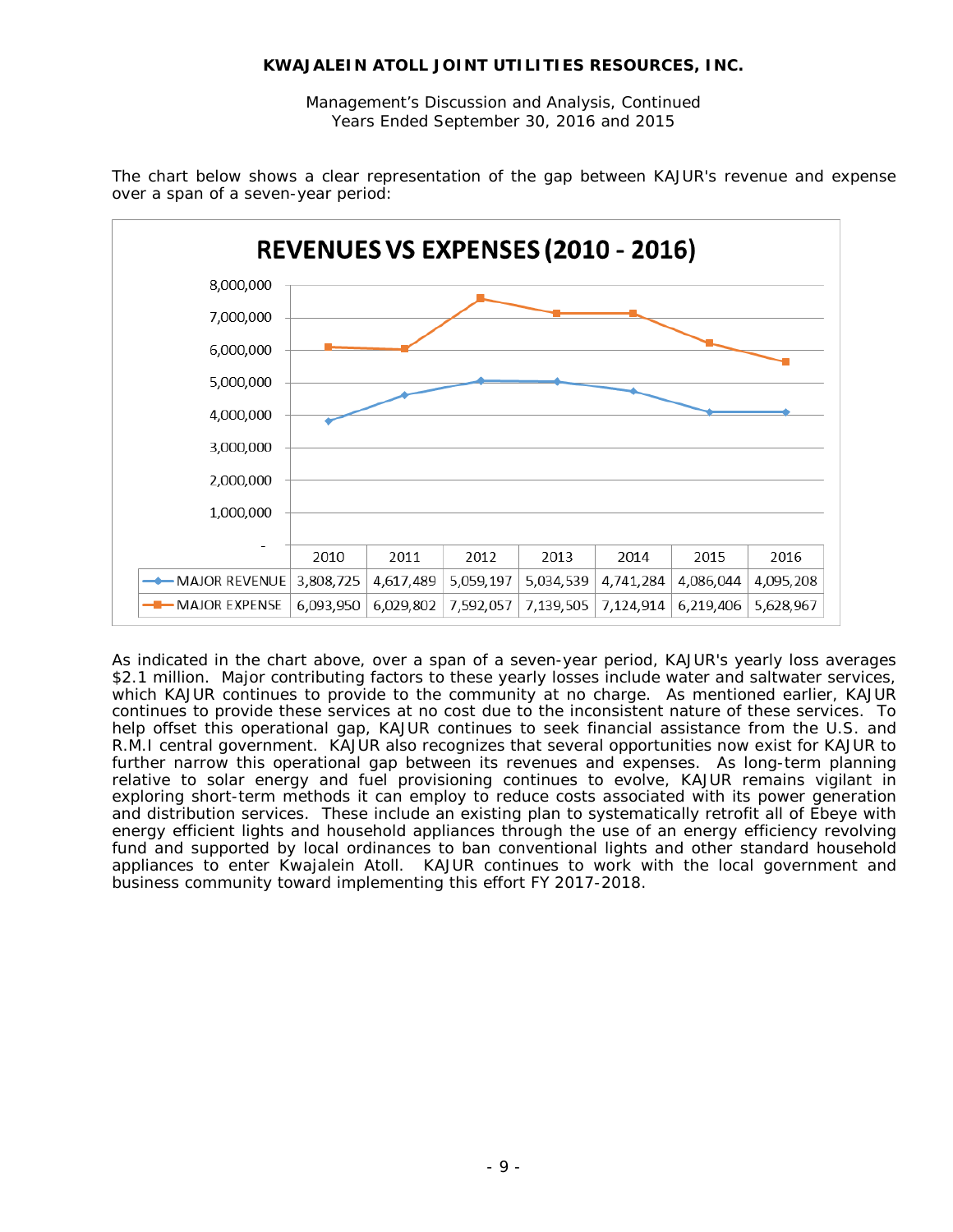Management's Discussion and Analysis, Continued Years Ended September 30, 2016 and 2015

# **KAJUR'S FOCUS IN THE COMING FISCAL YEAR**

The following are KAJUR's goals for the coming fiscal year 2017:

- 1) Continue to strengthen KAJUR's organizational structure so it can withstand additional strain on its resources with the implementation of the Ebeye Water Supply and Sanitation Project.
- 2) Secure KAJUR's Energy Efficiency Revolving Fund.
- 3) Continue to work with the Board and Kwajalein leadership to identify cheaper means of transporting fuel for the Ebeye power plant.
- 4) Complete reconfiguration of the fuel pipeline layout, fuel metering systems, and replacement of a settling tank at the power plant.
- 5) Continue to strengthen KAJUR's benchmarking efforts.
- 6) Strengthen fuel and material inventory within KAJUR's supply system.
- 7) Strengthen KAJUR's Supply and Procurement department.
- 8) Initiate merit pay increment for FY 2017.
- 9) Present TenderLink© to RepMar's Bidding Committee and seek approval.

# **ADDITIONAL FINANCIAL INFORMATION**

This discussion and analysis is designed to provide KAJUR's customers and other interested parties with an overview of KAJUR's financial operations and financial condition. Should the reader have questions regarding the information included in this report or wishes to request additional financial information please contact the Kwajalein Atoll Joint Utility Resources, Inc. Manager at P.O. Box 5819, Ebeye, MH 96970.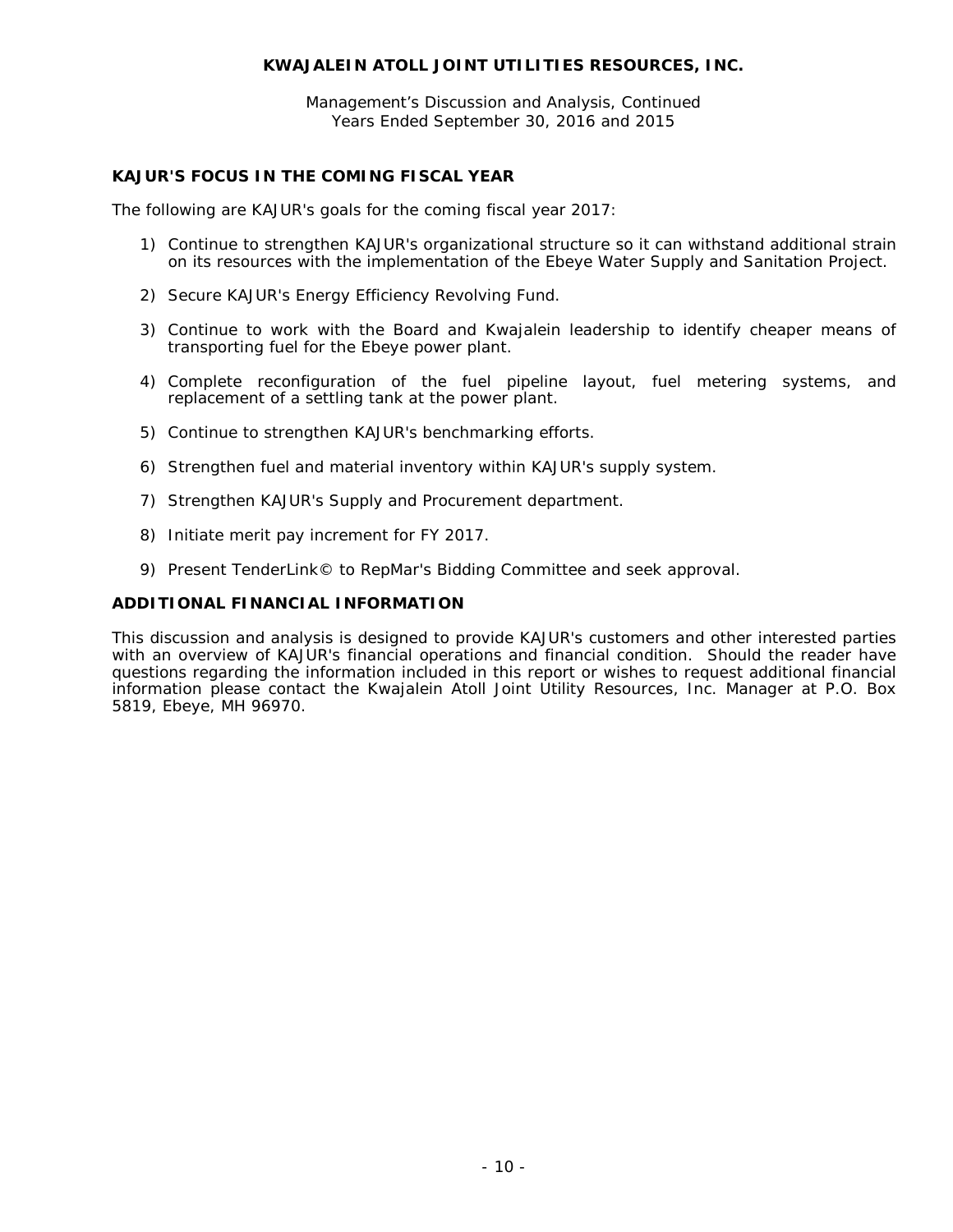# Statements of Net Position September 30, 2016 and 2015

| <u>ASSETS</u>                                                  | 2016                     | 2015                       |
|----------------------------------------------------------------|--------------------------|----------------------------|
| Current assets:<br>Cash                                        | \$<br>326,321            | \$<br>345,772              |
| Receivables:                                                   |                          |                            |
| Utility                                                        | 2,032,786                | 1,957,451                  |
| Affiliate                                                      | 1,231,329                | 1,242,386                  |
| Employees                                                      | 7,512                    | 8,192                      |
| Other                                                          | 195,993                  | 151,990                    |
| Less allowance for doubtful accounts                           | 3,467,620<br>(3,038,951) | 3,360,019<br>(2, 845, 752) |
| Total receivables, net                                         | 428,669                  | 514,267                    |
| Prepaid expenses                                               | 385,910                  | 181,941                    |
| Inventories                                                    | 691,758                  | 726,338                    |
| Total current assets                                           | 1,832,658                | 1,768,318                  |
| Non current assets:<br>Deposits for capital assets acquisition |                          | 48,250                     |
| Capital assets:                                                |                          |                            |
| Nondepreciable                                                 | 56,774                   | 56,774                     |
| Other capital assets, net of accumulated depreciation          | 1,856,542                | 1,944,006                  |
| Total noncurrent assets                                        | 1,913,316                | 2,049,030                  |
|                                                                | \$3,745,974              | \$3,817,348                |
| <b>LIABILITIES AND NET POSITION</b>                            |                          |                            |
| <b>Current liabilities:</b>                                    |                          |                            |
| Accounts payable                                               | \$<br>53,167             | \$<br>24,318               |
| Due to affiliates                                              | 2,454,137                | 2,381,427                  |
| <b>Accrued liabilities</b>                                     | 28,782                   | 53,082                     |
| Unearned revenue                                               | 66,056                   | 58,790                     |
| <b>Total current liabilities</b>                               | 2,602,142                | 2,517,617                  |
| Contingencies                                                  |                          |                            |
| Net position:                                                  |                          |                            |
| Net investment in capital assets                               | 1,913,316                | 2,000,780                  |
| Restricted                                                     | 50,000                   |                            |
| Unrestricted                                                   | (819, 484)               | (701,049)                  |
| Total net position                                             | 1,143,832                | 1,299,731                  |
|                                                                | \$3,745,974              | \$<br>3,817,348            |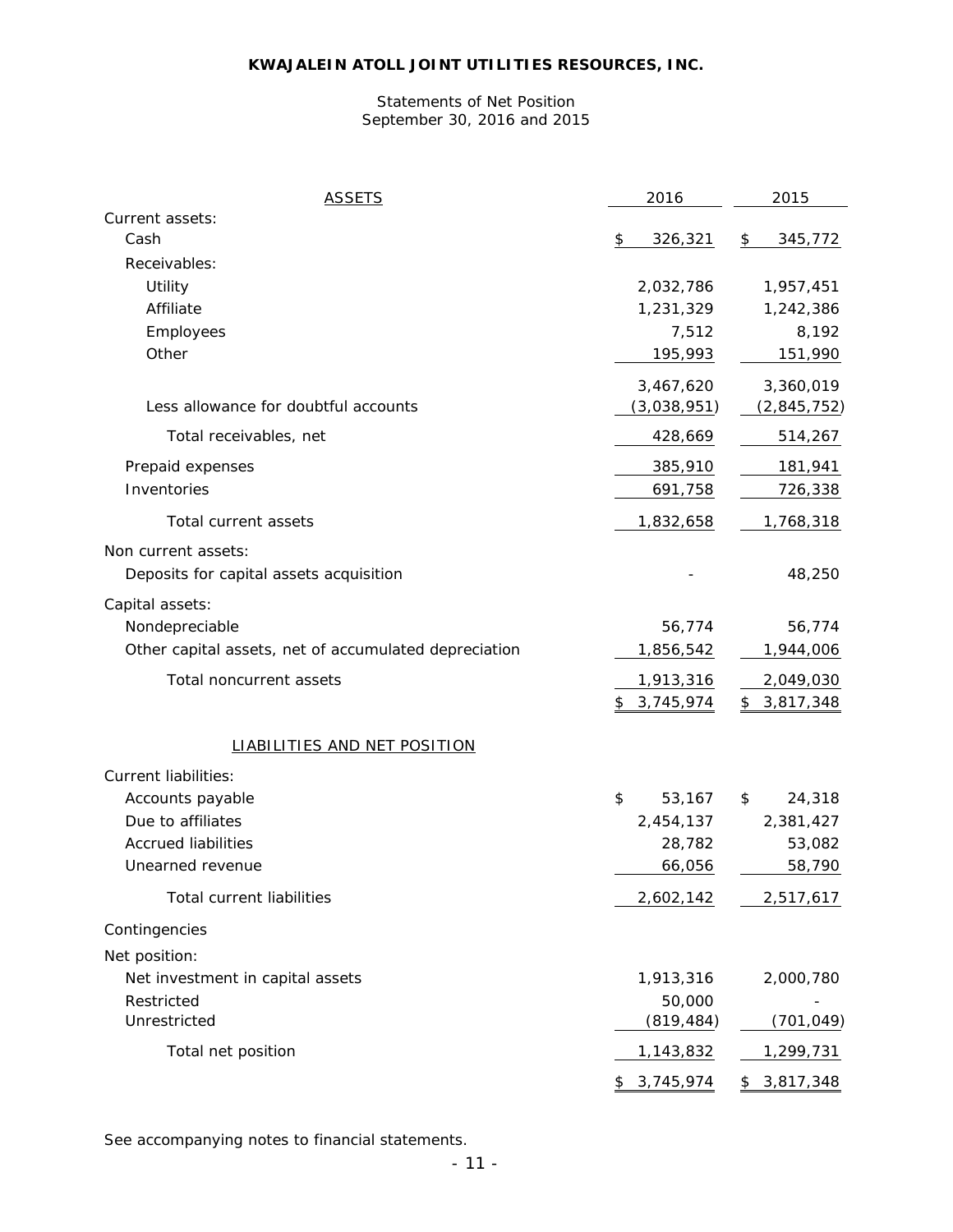# Statements of Revenues, Expenses and Changes in Net Position Years Ended September 30, 2016 and 2015

|                                             | 2016        | 2015           |
|---------------------------------------------|-------------|----------------|
| Operating revenues:                         |             |                |
| Electric and service billings               | \$4,057,318 | \$3,922,336    |
| Water                                       | 157,085     | 155,536        |
| Other                                       | 74,004      | 66,720         |
| Total operating revenues                    | 4,288,407   | 4,144,592      |
| Less provision for doubtful accounts        | (193, 199)  | (58, 548)      |
| Total net operating revenues                | 4,095,208   | 4,086,044      |
| Operating expenses:                         |             |                |
| <b>Fuel and lubricants</b>                  | 2,759,429   | 3,336,911      |
| Salaries, wages and benefits                | 1,338,241   | 1,305,970      |
| Supplies and materials                      | 568,378     | 565,716        |
| Depreciation                                | 459,445     | 455,423        |
| Travel and transportation                   | 144,769     | 151,767        |
| Operations and maintenance                  | 89,946      | 155,468        |
| Contractual services                        | 55,623      | 91,253         |
| Communications                              | 46,336      | 49,062         |
| Insurance                                   | 32,136      | $\overline{a}$ |
| Rental                                      | 26,268      | 26,268         |
| Miscellaneous                               | 108,396     | 81,568         |
| Total operating expenses                    | 5,628,967   | 6,219,406      |
| Operating loss                              | (1,533,759) | (2, 133, 362)  |
| Nonoperating revenues (expenses):           |             |                |
| Compact funding                             | 1,327,860   | 2,629,764      |
| Grant income                                | 50,000      |                |
| Loss on write-off of capital assets         |             | (20, 212)      |
| Total nonoperating revenues (expenses), net | 1,377,860   | 2,609,552      |
| Change in net position                      | (155, 899)  | 476,190        |
| Net position at beginning of year           | 1,299,731   | 823,541        |
| Net position at end of year                 | \$1,143,832 | \$1,299,731    |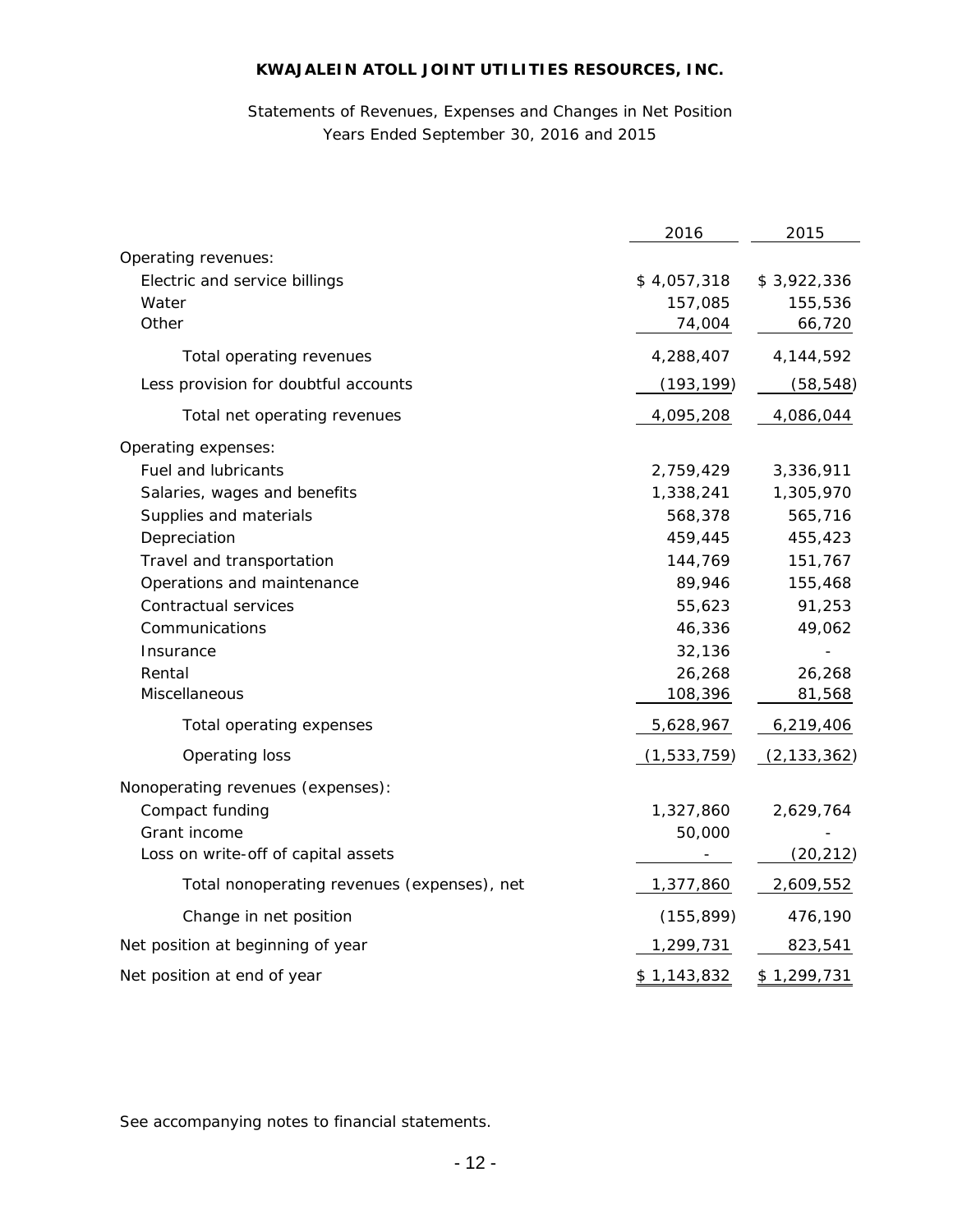# Statements of Cash Flows Years Ended September 30, 2016 and 2015

|                                                                                                             | 2016            | 2015             |
|-------------------------------------------------------------------------------------------------------------|-----------------|------------------|
| Cash flows from operating activities:<br>Cash received from customers                                       | 4,237,392<br>\$ | 3,985,897<br>\$  |
| Cash payments to suppliers for goods and services                                                           | (3,904,040)     | (4,821,240)      |
| Cash payments to employees for services                                                                     | (1, 356, 932)   | (1, 312, 131)    |
|                                                                                                             |                 |                  |
| Net cash used for operating activities                                                                      | (1,023,580)     | (2, 147, 474)    |
| Cash flows from noncapital financing activities:<br>Operating subsidies received from RepMar                | 1,327,860       | 2,580,624        |
| Cash flows from capital and related financing activities:<br>Acquisition and construction of capital assets | (323, 731)      | (252,748)        |
| Net change in cash                                                                                          | (19, 451)       | 180,402          |
| Cash at beginning of year                                                                                   | 345,772         | 165,370          |
| Cash at end of year                                                                                         | 326,321<br>\$   | 345,772<br>\$    |
| Reconciliation of operating loss to net cash used for operating activities:                                 |                 |                  |
| Operating loss                                                                                              | \$(1,533,759)   | \$(2, 133, 362)  |
| Adjustments to reconcile operating loss to net cash                                                         |                 |                  |
| used for operating activities:                                                                              |                 |                  |
| Depreciation                                                                                                | 459,445         | 455,423          |
| Provision for doubtful accounts                                                                             | 193,199         | 58,548           |
| (Increase) decrease in assets:                                                                              |                 |                  |
| Receivables:                                                                                                |                 |                  |
| Utility                                                                                                     | (75, 335)       | 13,081           |
| Affiliate                                                                                                   | 61,057          | (142, 562)       |
| Employees                                                                                                   | 680             | 78               |
| Other                                                                                                       | (44,003)        | (35, 412)        |
| Prepaid expenses                                                                                            | (203, 969)      | (33, 482)        |
| Inventories                                                                                                 | 34,580          | 120,404          |
| Increase (decrease) in liabilities:                                                                         |                 |                  |
| Accounts payable                                                                                            | 28,849          | 8,735            |
| Due to affiliates                                                                                           | 72,710          | (459, 905)       |
| Unearned revenue                                                                                            | 7,266           | 6,198            |
| Other current and accrued liabilities                                                                       | (24, 300)       | (5, 218)         |
| Net cash used for operating activities                                                                      | \$ (1,023,580)  | \$ (2, 147, 474) |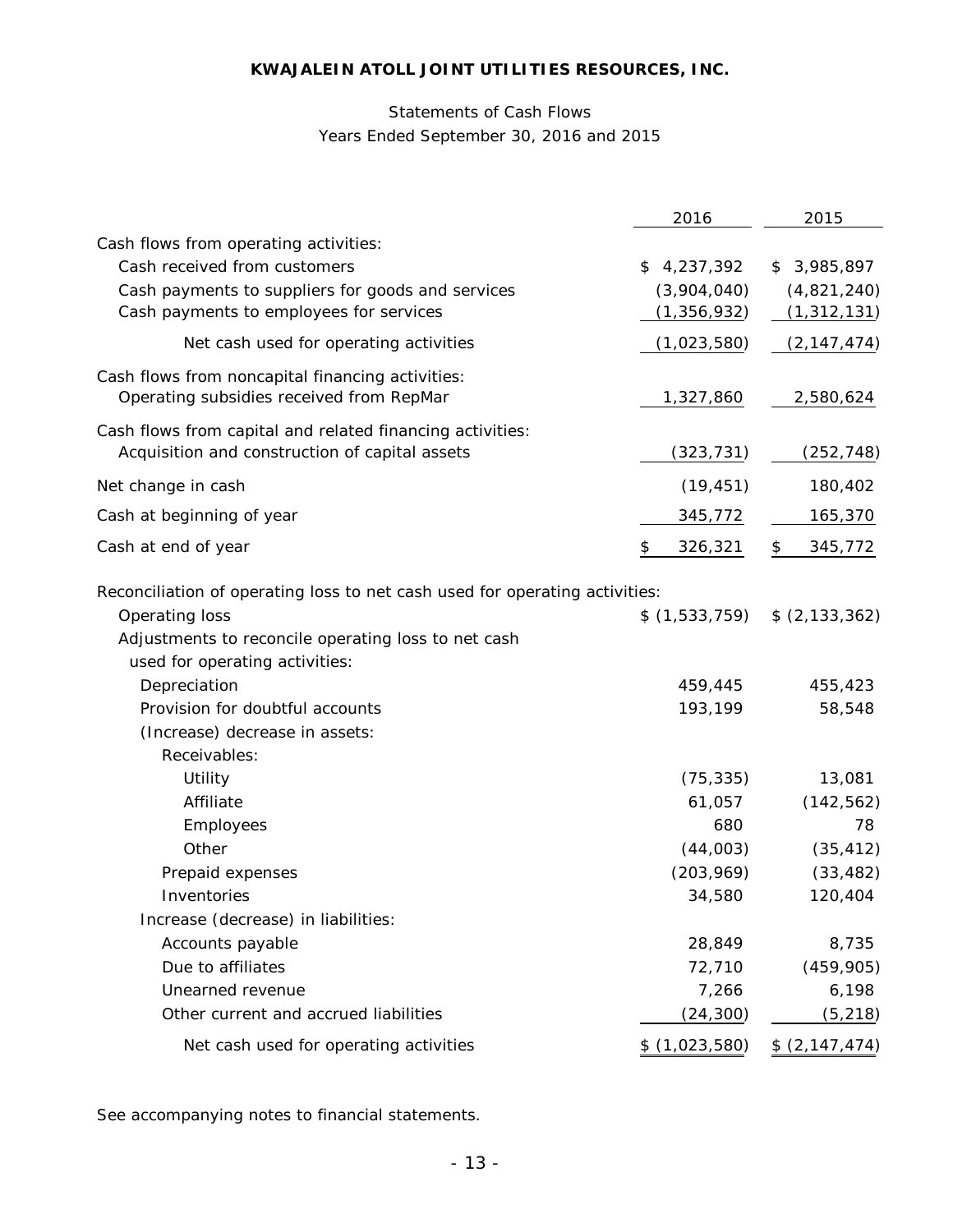# Years Ended September 30, 2016 and 2015 Statements of Cash Flows, Continued

| Noncash capital and related financing activities: | 2016                     | 2015            |
|---------------------------------------------------|--------------------------|-----------------|
| Capital assets                                    | \$<br>48,250             | \$              |
| Deposits for capital assets acquisition           | (48, 250)                |                 |
|                                                   | \$                       | \$              |
| Capital assets                                    | \$                       | \$<br>(34, 650) |
| Accumulated depreciation                          |                          | 14,438          |
| Loss on write-off of capital assets               |                          | 20,212          |
|                                                   |                          |                 |
| Noncash noncapital financing activities:          |                          |                 |
| Receivable from affiliate<br>Grant income         | \$<br>50,000<br>(50,000) | \$              |
|                                                   | \$                       | \$              |
| Receivable from RepMar                            | \$                       | \$<br>49,140    |
| Compact funding                                   |                          | (49,140)        |
|                                                   | \$                       | \$              |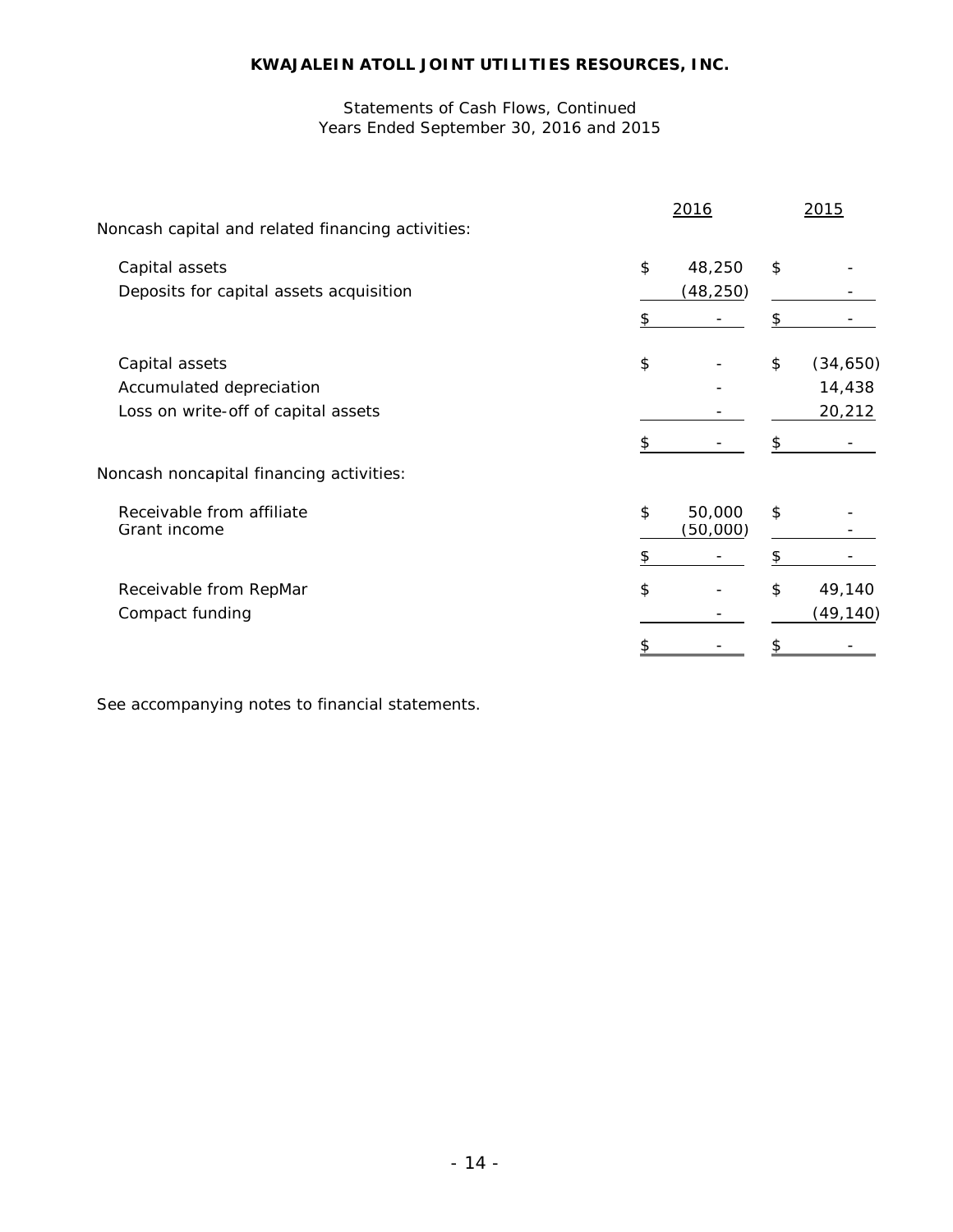Notes to Financial Statements September 30, 2016 and 2015

#### (1) Organization

The Kwajalein Atoll Joint Utilities Resources, Inc. (KAJUR), a component unit of the Republic of the Marshall Islands, was incorporated under the laws of the Republic of the Marshall Islands (RepMar) on September 13, 1990, to generate and distribute utilities on the island of Ebeye. On October 19, 1990, the Board of Directors of the Kwajalein Atoll Development Authority (KADA) authorized the transfer of \$14,075,046 in utility plant and equipment to KAJUR.

On May 2, 2006, the Cabinet of RepMar approved the transfer of all management responsibilities of KAJUR to the Board of Directors of the Marshalls Energy Company, Inc., a component unit of RepMar. On July 24, 2006, the Cabinet of RepMar approved the introduction of legislation to the Nitijela (RepMar's legislature) to repeal the enabling legislation that created KADA.

KAJUR is governed by a seven-member RMI Combined Utilities Board of Directors appointed by the Cabinet of RepMar. The RMI Combined Utilities Board of Directors also have governance over the Marshalls Energy Company, Inc. and the Majuro Water and Sewer Company, Inc., which are component units of RepMar.

KAJUR's financial statements are incorporated into the financial statements of RepMar as a component unit.

#### (2) Summary of Significant Accounting Policies

The accounting policies of KAJUR conform to accounting principles generally accepted in the United States of America as applicable to governmental entities, specifically proprietary funds.

KAJUR considers utility and nonutility revenues and costs that are directly related to utility and nonutility operations to be operating revenues and expenses. Revenues and expenses related to financing and other activities are reflected as nonoperating.

GASB Statement No. 34, *Basic Financial Statements - and Management's Discussion and Analysis - for State and Local Governments*, which was subsequently amended by Statement No. 37, *Basic Financial Statements - and Management's Discussion and Analysis - for State and Local Governments: Omnibus,* and modified by Statement No. 38, *Certain Financial Statement Note Disclosures,* establish financial reporting standards for governmental entities which require that management's discussion and analysis of the financial activities be included with the basic financial statements and notes and modify certain other financial statement disclosure requirements.

To conform to the requirements of GASB Statement No. 34, equity is presented in the following net position categories:

- Net investment in capital assets capital assets, net of accumulated depreciation and related debt, plus construction or improvement of those assets.
- Restricted net position that results when constraints are placed on net position use that are either externally imposed by creditors, grantors, contributors, and the like, or imposed by law.
- Unrestricted net position that is not subject to externally imposed stipulations. Unrestricted net position may be designated for specific purposes by action of management or the Board of Directors or may otherwise be limited by contractual agreements with outside parties.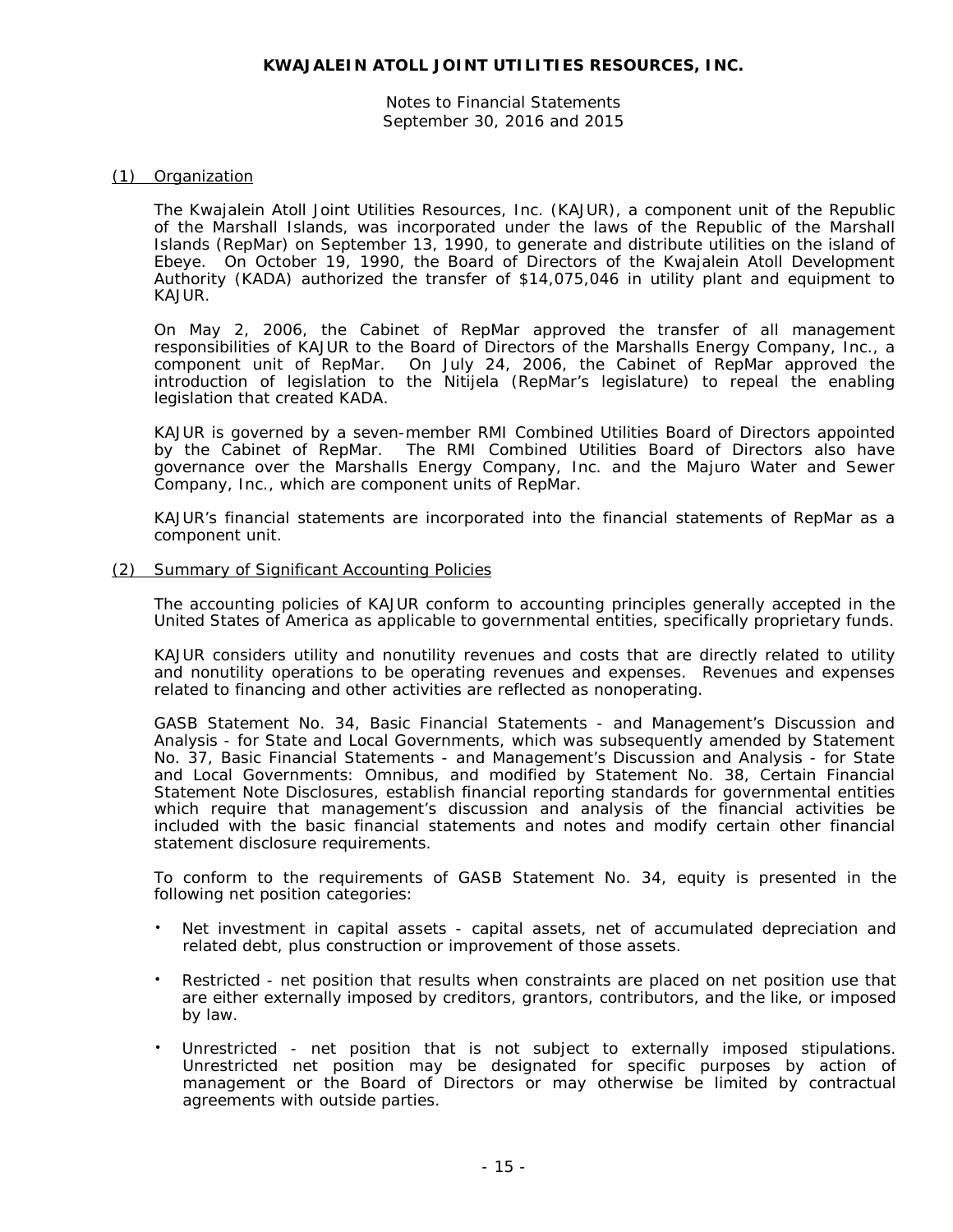Notes to Financial Statements September 30, 2016 and 2015

#### (2) Summary of Significant Accounting Policies, Continued

When both restricted and unrestricted resources are available for use for the same purpose, it is KAJUR's policy to use unrestricted resources first, then restricted resources as they are needed.

#### Basis of Accounting

Proprietary funds are accounted for on a flow of economic resources measurement focus. With this measurement focus, all assets and deferred outflows of resources, and liabilities and deferred inflows of resources associated with the operation of the fund are included in the statements of net position. Proprietary fund operating statements present increases and decreases in net position. The accrual basis of accounting is utilized by proprietary funds. Under this method, revenues are recorded when earned and expenses are recorded at the time liabilities are incurred.

#### Revenue Recognition

Sales of electricity and water are recorded as billed to customers on a monthly billing cycle basis. Unbilled revenues are not accrued as the most recent meter reading date approximates the end of the reporting period.

#### Cash

Custodial credit risk is the risk that, in the event of a bank failure, KAJUR's deposits may not be returned to it. Such deposits are not covered by depository insurance and are either uncollateralized or collateralized with securities held by the pledging financial institution or held by the pledging financial institution but not in the depositor-government's name. KAJUR does not have a deposit policy for custodial credit risk.

For purposes of the statements of net position and cash flows, cash is defined as cash on hand and cash in checking accounts. As of September 30, 2016 and 2015, the carrying amount of cash was \$326,321 and \$345,772, respectively, and the corresponding bank balances were \$346,537 and \$356,957, respectively. Of the bank balances, \$69,212 and \$61,249, respectively, are maintained in financial institutions subject to Federal Deposit Insurance Corporation (FIDC) insurance. Bank deposits of \$277,325 and \$295,708, respectively, are maintained in financial institutions not subject to depository insurance. As of September 30, 2016 and 2015, bank deposits in the amount of \$69,212 and \$61,249, respectively, were subject to FDIC insurance. KAJUR does not require collateralization of its cash deposits; therefore, deposit levels in excess of FDIC insurance coverage are uncollateralized. Accordingly, these deposits are exposed to custodial credit risk.

#### Receivables

KAJUR provides electric services to government agencies, businesses and individuals located on the island of Ebeye and bills for these services on a monthly basis. The allowance for doubtful accounts is stated at an amount which management believes will be adequate to absorb possible losses on accounts receivable that may become uncollectible based on evaluations of the collectability of these accounts and prior collection experience. The allowance is established through a provision for bad debts charged to expense. Bad debts are charged off against the allowance on the specific identification method. Receivables are not collateralized.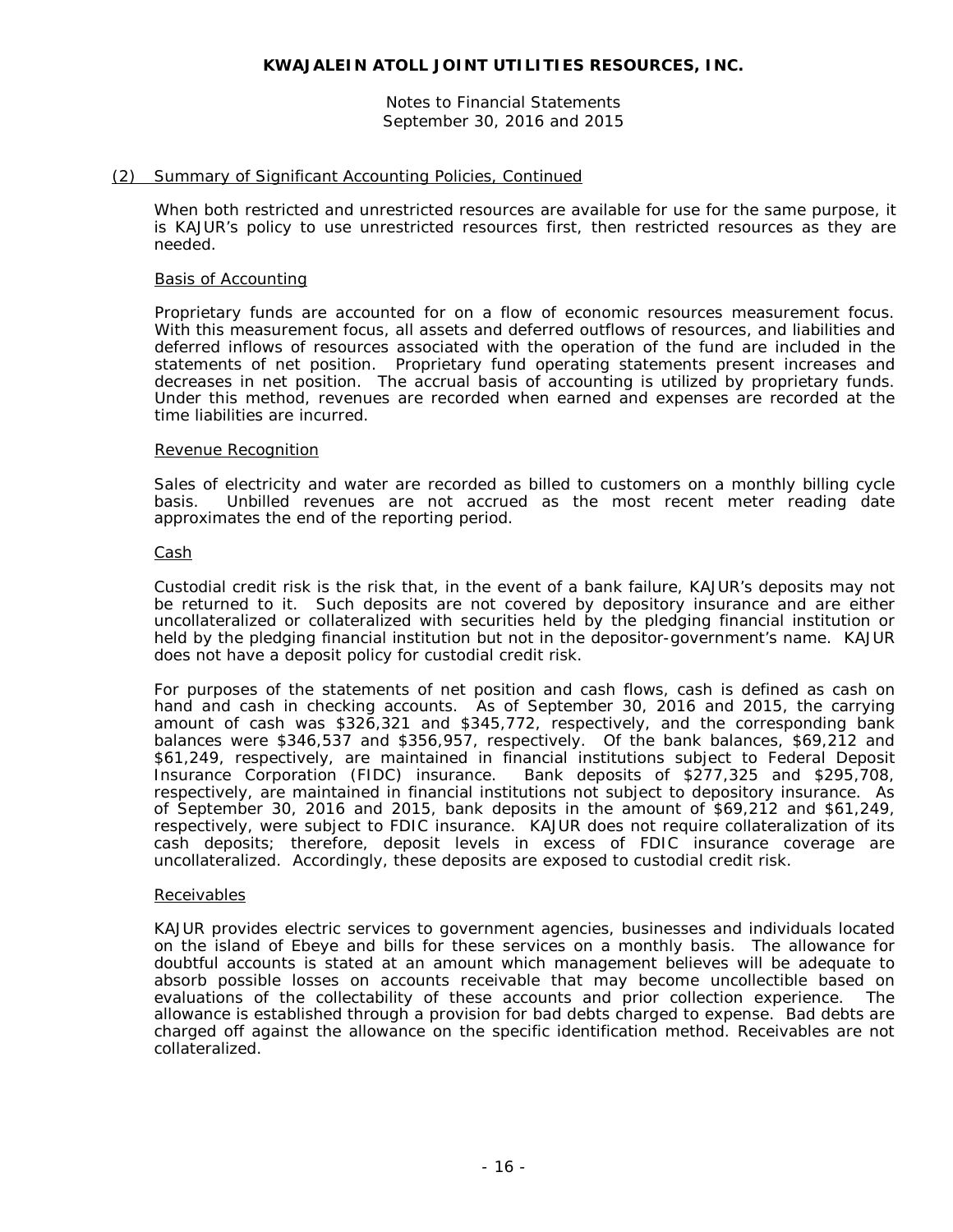Notes to Financial Statements September 30, 2016 and 2015

#### (2) Summary of Significant Accounting Policies, Continued

#### Inventories

Inventories of fuel and supplies are stated at the lower of cost (first-in, first-out) or market (net realizable value) at September 30, 2016 and 2015. Bulk fuel inventories are held for power plant use.

#### **Prepayments**

Certain payments to vendors or persons for goods and services reflect costs applicable to future accounting periods and are recorded as prepaid expenses in the accompanying financial statements.

#### Plant and Equipment

KAJUR does not have a formal capitalization policy for plant and equipment; however, items with a cost that equals or exceeds \$500 are generally capitalized at the time of acquisition. Depreciation of plant and equipment is calculated on the straight-line method based on the estimated useful lives of the respective assets, which are as follows:

| Plant and machinery | 20 - 25 years |
|---------------------|---------------|
| Distribution system | 20 - 25 years |
| Water system        | 20 - 25 years |
| Other equipment     | 5 years       |

#### Deferred Outflows of Resources

In addition to assets, the statement of net position will sometimes report a separate section for deferred outflows of resources. This separate financial statement element represents a consumption of net position that applies to a future period and so will not be recognized as an outflow of resources (deduction of net position) until then. KAJUR has no items that qualify for reporting in this category.

#### Deferred Inflows of Resources

In addition to liabilities, the statement of net position will sometimes report a separate section for deferred inflows of resources. This separate financial statement element represents an acquisition of net position that applies to a future period and so will not be recognized as an inflow of resources (additions to net position) until then. KAJUR has no items that qualify for reporting in this category.

#### Taxes

Corporate profits are not subject to income tax in the Republic of the Marshall Islands. The Government of the Republic of the Marshall Islands imposes a gross revenue tax of 3% on revenues. Pursuant to the Income Tax Act of 1989, as amended, sales of electricity, water and sewer services by public utility companies are exempt from gross revenue tax. Accordingly, KAJUR is exempt from gross revenue tax on the sale of electric, water and sewer services.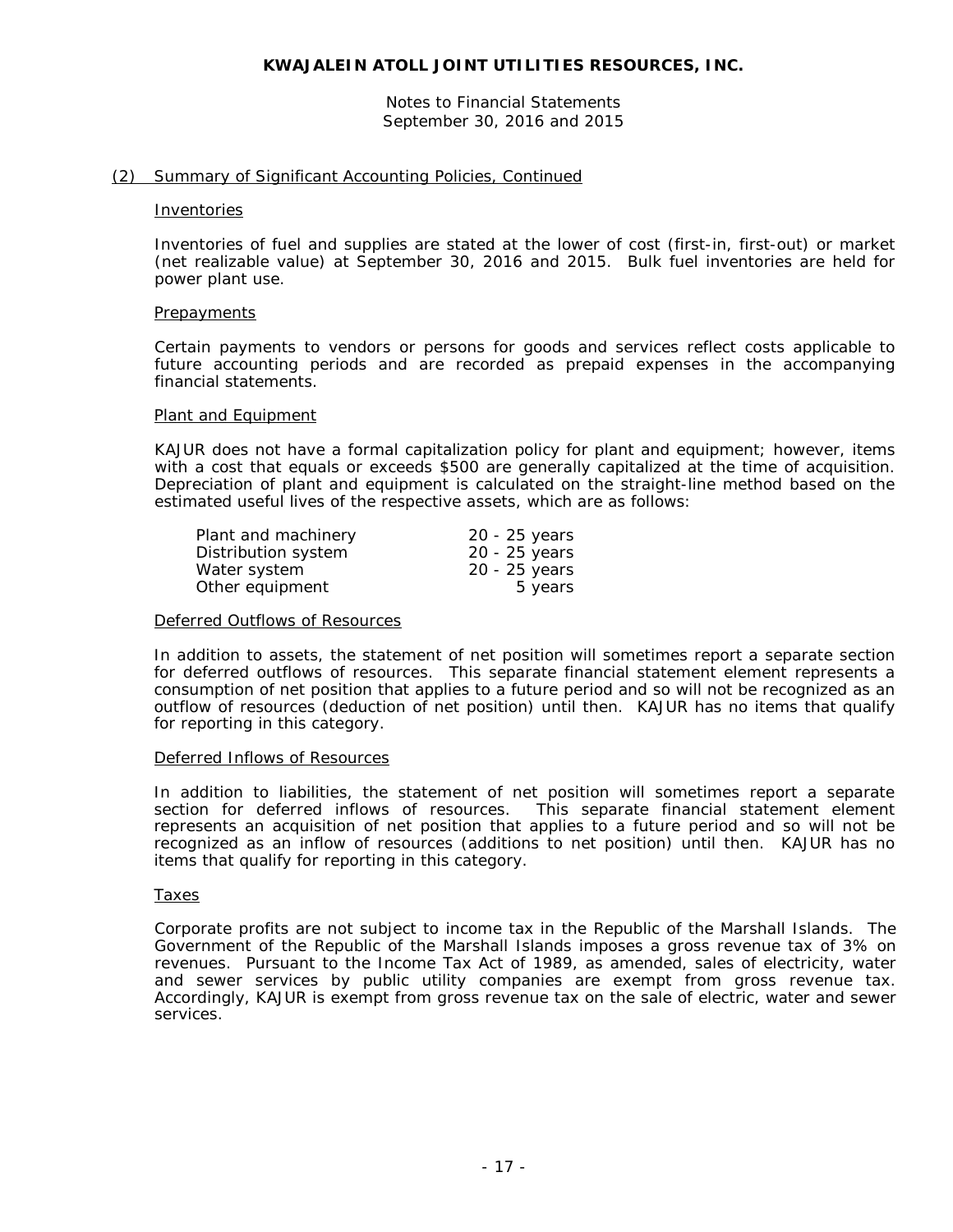Notes to Financial Statements September 30, 2016 and 2015

#### (2) Summary of Significant Accounting Policies, Continued

#### New Accounting Standards

During the year ended September 30, 2016, KAJUR implemented the following pronouncements:

- GASB Statement No. 72, *Fair Value Measurement and Application,* which addresses accounting and financial reporting issues related to fair value measurements and requires entities to expand their fair value disclosures by determining major categories of debt and equity securities within the fair value hierarchy on the basis of the nature and risk of the investment.
- GASB Statement No. 76, *The Hierarchy of Generally Accepted Accounting Principles for State and Local Governments*, which eliminates two of the four categories of authoritative GAAP that exist under the existing hierarchy prescribed by Statement No. 55. The two categories that will remain under the new standard are (1) GASB Statements and (2) GASB technical bulletins and implementation guides in addition to AICPA guidance that the GASB clears.
- GASB Statement No. 79, *Certain External Investment Pools and Pool Participants*, addresses for certain external investment pools and their participants the accounting and financial reporting implications that result from changes in the regulatory provisions referenced by previous accounting and financial reporting standards. Those provisions were based on the Investment Company Act of 1940, Rule 2a7. Rule 2a7 contains the Securities and Exchange Commission's regulations that apply to money market funds and were significantly amended in 2014.

The implementation of these statements did not have a material effect on the accompanying financial statements.

In June 2015, GASB issued Statement No. 73, *Accounting and Financial Reporting for Pensions and Related Assets That Are Not Within the Scope of GASB Statement 68, and Amendments to Certain Provisions of GASB Statements 67 and 68*, which aligns the reporting requirements for pensions and pension plans not covered in GASB Statements 67 and 68 with the reporting requirements in Statement 68. The provisions in Statement No. 73 are effective for fiscal years beginning after June 15, 2015, with the exception of the provisions that address employers and governmental nonemployer contributing entities for pensions that are not within the scope of Statement 68, which are effective for fiscal years beginning after June 15, 2016. Management does not believe that the implementation of this statement will have a material effect on the financial statements.

In June 2015, GASB issued Statement No. 74, *Financial Reporting for Postemployment Benefit Plans Other Than Pension Plans*, which replaces Statements No. 43, *Financial Reporting for Postemployment Benefit Plans Other Than Pension Plans*, as amended, and No. 57, *OPEB Measurements by Agent Employers and Agent Multiple-Employer Plans*, and addresses financial reporting requirements for governments whose employees are provided with postemployment benefits other than pensions (other postemployment benefits or OPEB). The provisions in Statement No. 74 are effective for fiscal years beginning after June 15, 2016. Management does not believe that the implementation of this statement will have a material effect on the financial statements.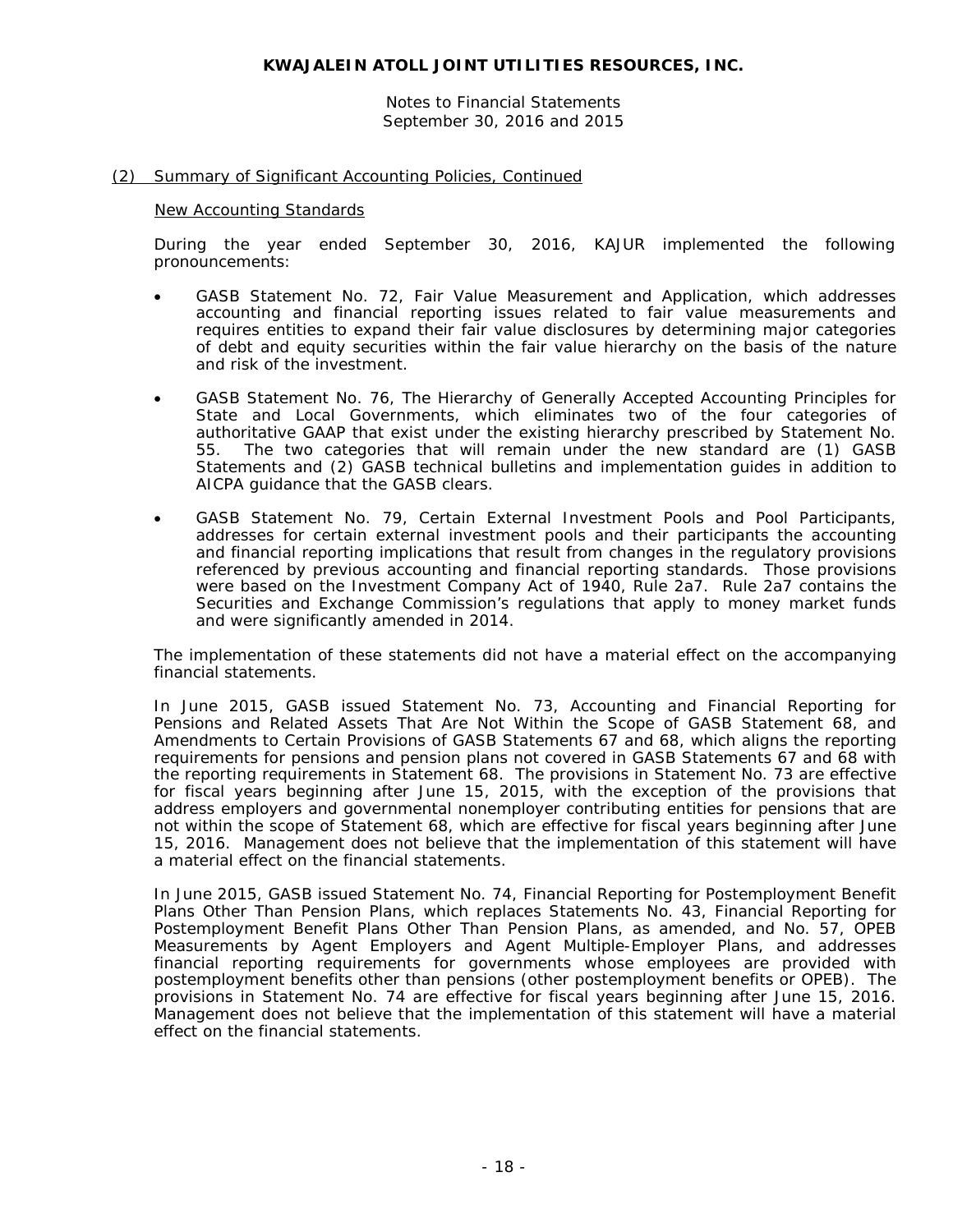Notes to Financial Statements September 30, 2016 and 2015

#### (2) Summary of Significant Accounting Policies, Continued

#### New Accounting Standards, Continued

In June 2015, GASB issued Statement No. 75, *Accounting and Financial Reporting for Postemployment Benefits Other Than Pensions*, which replaces the requirements of Statements No. 45, *Accounting and Financial Reporting by Employers for Postemployment Benefits Other Than Pensions*, as amended, and No. 57, *OPEB Measurements by Agent Employers and Agent Multiple-Employer Plans*, and provides guidance on reporting by governments that provide OPEB to their employees and for governments that finance OPEB for employees of other governments. The provisions in Statement No. 75 are effective for fiscal years beginning after June 15, 2017. Management does not believe that the implementation of this statement will have a material effect on the financial statements.

In August 2015, GASB issued Statement No. 77, *Tax Abatement Disclosures*, which requires governments that enter into tax abatement agreements to disclose certain information about the agreements. The provisions in Statement No. 77 are effective for fiscal years beginning after December 15, 2015. Management does not believe that the implementation of this statement will have a material effect on the financial statements.

In December 2015, GASB issued Statement No. 78, *Pensions Provided through Certain Multiple-Employer Defined Benefit Pension Plans,* which addresses a practice issue regarding the scope and applicability of Statement No. 68, *Accounting and Financial Reporting for Pensions*. The provisions in Statement No. 78 are effective for fiscal years beginning after December 15, 2015. Management does not believe that the implementation of this statement will have a material effect on the financial statements.

In January 2016, GASB issued Statement No. 80, *Blending Requirements for Certain Component Units - an amendment of GASB Statement No. 14,* which improves financial reporting by clarifying the financial statement presentation requirements for certain component units. The provisions in Statement No. 80 are effective for fiscal years beginning after June 15, 2016. Management does not believe that the implementation of this statement will have a material effect on the financial statements.

In March 2016, GASB issued Statement No. 81, *Irrevocable Split-Interest Agreements,* which improves accounting and financial reporting for irrevocable split-interest agreements by providing recognition and measurement guidance for situations in which a government is a beneficiary of the agreement. The provisions in Statement No. 81 are effective for fiscal<br>years beginning after December 15, 2016. Management does not believe that the years beginning after December 15, 2016. implementation of this statement will have a material effect on the financial statements.

In March 2016, GASB issued Statement No. 82, *Pension Issues - an amendment of GASB Statements No. 67, No. 68, and No. 73,* which addresses issues regarding (1) the presentation of payroll-related measures in required supplementary information, (2) the selection of assumptions and the treatment of deviations from the guidance in an Actuarial Standard of Practice for financial reporting purposes, and (3) the classification of payments made by employers to satisfy employee (plan member) contribution requirements. The provisions in Statement No. 82 are effective for fiscal years beginning after June 15, 2016. Management does not believe that the implementation of this statement will have a material effect on the financial statements.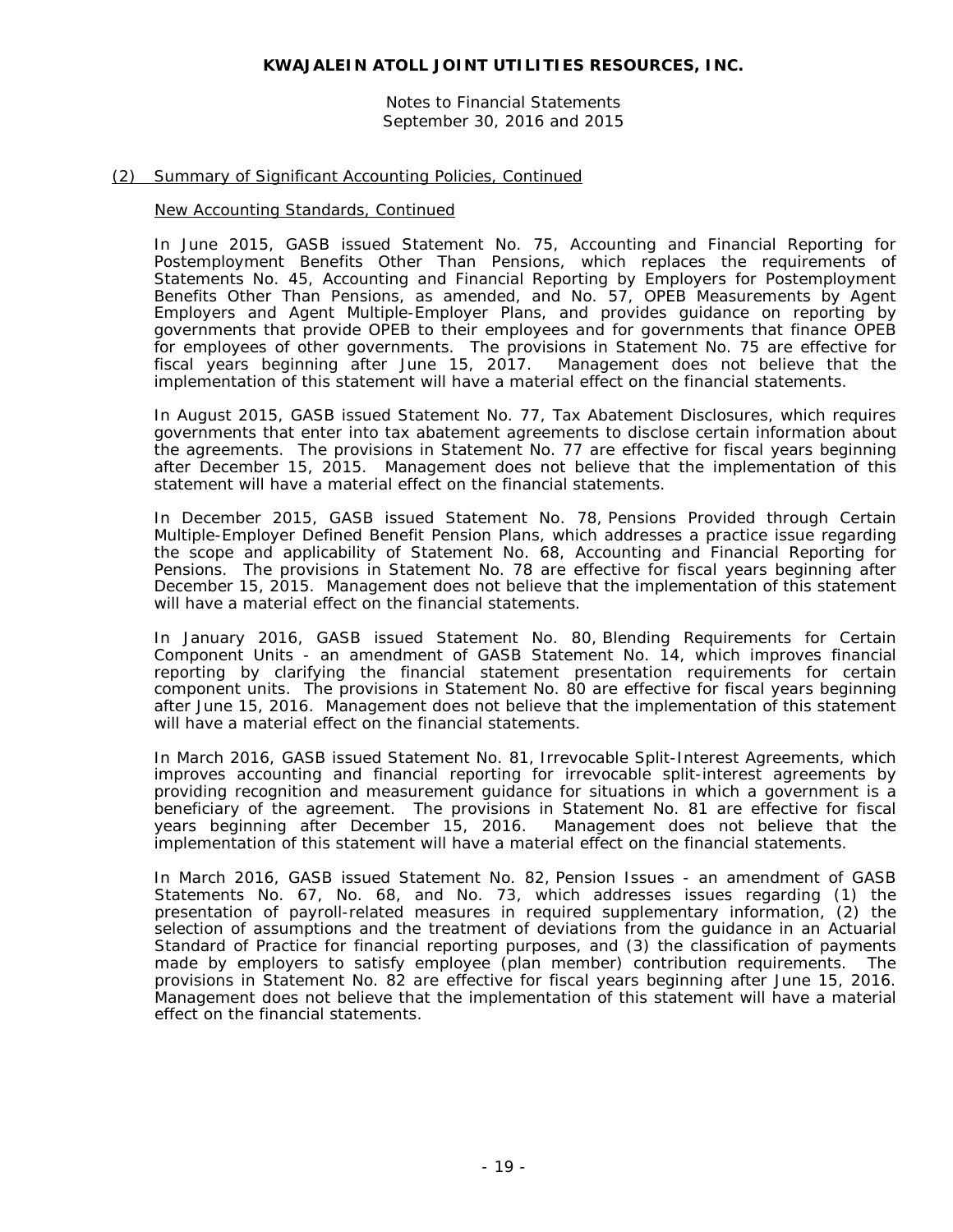#### Notes to Financial Statements September 30, 2016 and 2015

#### (2) Summary of Significant Accounting Policies, Continued

#### Estimates

The preparation of financial statements in conformity with accounting principles generally accepted in the United States of America requires management to make estimates and assumptions that affect the reported amounts of assets and deferred outflows of resources, liabilities and deferred inflows of resources, and disclosure of contingent assets and liabilities at the date of the financial statements and the reported amounts of revenues and expenses during the reporting period. Actual results could differ from those estimates.

#### (3) Risk Management

KAJUR is exposed to various risks of loss related to torts; theft of, damage to, and destruction of assets; errors and omissions, injuries to employees; and natural disasters. KAJUR has elected to purchase commercial insurance for the risks of loss to which it is exposed. Settled claims and losses as a result of these risks have not been considered material to the financial statements by management for the past three years.

#### (4) Inventories

Inventories at September 30, 2016 and 2015, consist of the following:

|                                              | 2016                           | 2015                           |
|----------------------------------------------|--------------------------------|--------------------------------|
| Materials and supplies<br>Fuel<br>Lubricants | \$539,886<br>116,228<br>35,644 | \$486,975<br>149,122<br>90.241 |
|                                              | \$691,758                      | \$726,338                      |

#### (5) Capital Assets

Capital assets activities for the years ended September 30, 2016 and 2015 was as follows:

|                                                                               | 2016                                                   |    |                                       |    |             |                                                  |  |
|-------------------------------------------------------------------------------|--------------------------------------------------------|----|---------------------------------------|----|-------------|--------------------------------------------------|--|
|                                                                               | October<br>1, 2015                                     |    | Additions<br>and Transfers            |    | Retirements | September<br>30, 2016                            |  |
| Plant and machinery<br>Distribution system<br>Water system<br>Other equipment | \$<br>5,299,742<br>2,016,590<br>1,427,924<br>2,120,703 | \$ | 78,581<br>40.044<br>207,851<br>45,505 | \$ | - \$        | 5,378,323<br>2,056,634<br>1,635,775<br>2,166,208 |  |
| Less accumulated depreciation (8,920,953)<br>Construction in progress         | 10,864,959<br>1,944,006<br>56,774                      |    | 371,981<br>(459, 445)<br>(87, 464)    |    |             | 11,236,940<br>(9,380,398)<br>1,856,542<br>56,774 |  |
|                                                                               | 2,000,780                                              | \$ | <u>(87,464)</u>                       | \$ |             | $-1,913,316$                                     |  |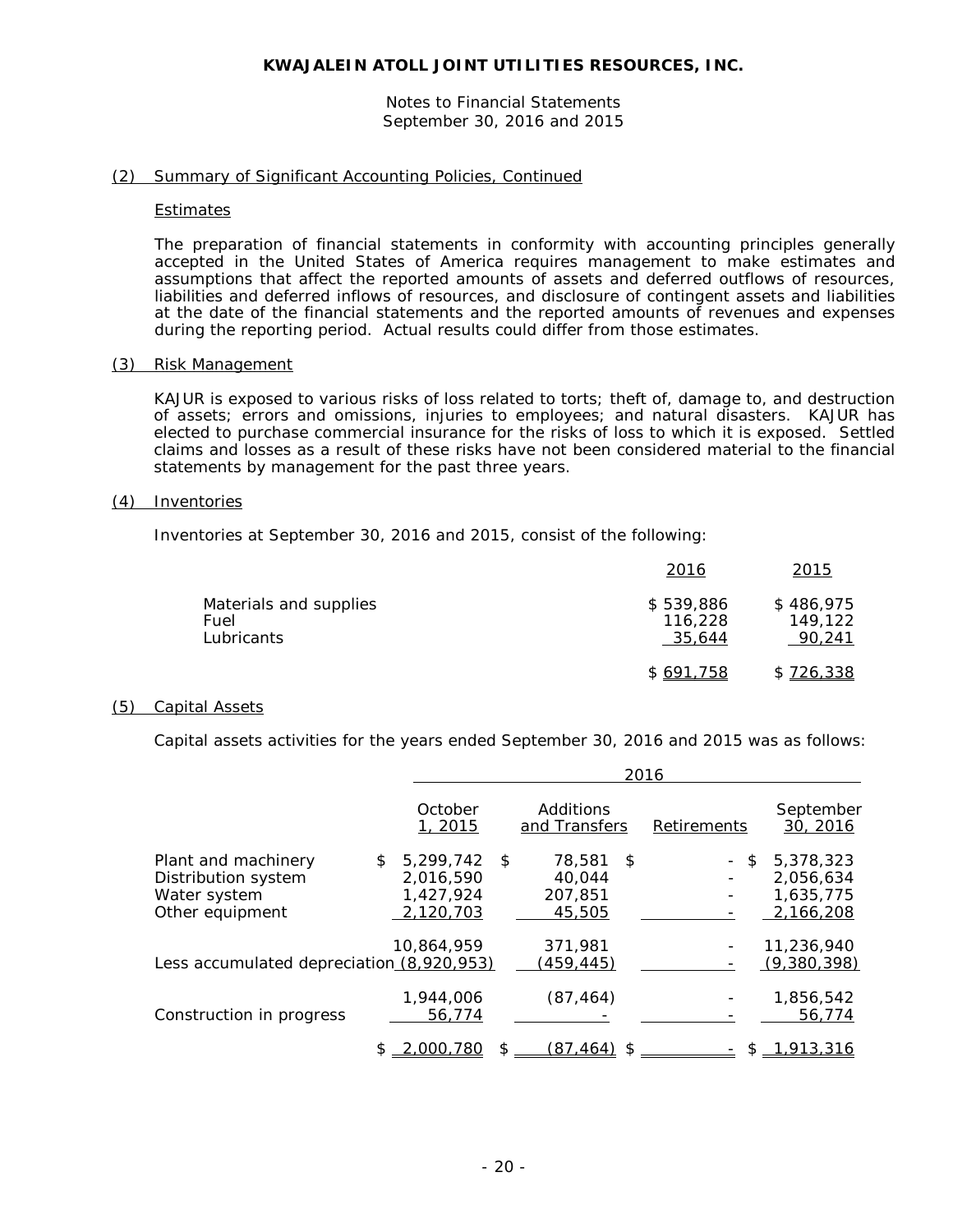Notes to Financial Statements September 30, 2016 and 2015

#### (5) Capital Assets, Continued

|                                                                               | 2015                                                   |      |                            |    |                                   |                                                  |  |
|-------------------------------------------------------------------------------|--------------------------------------------------------|------|----------------------------|----|-----------------------------------|--------------------------------------------------|--|
|                                                                               | October<br>1, 2014                                     |      | Additions<br>and Transfers |    | Retirements                       | September<br>30, 2015                            |  |
| Plant and machinery<br>Distribution system<br>Water system<br>Other equipment | \$<br>5,299,742<br>2,016,590<br>1,270,243<br>1,964,346 | - \$ | 192,331<br>156,357         | \$ | \$<br>$\overline{a}$<br>(34, 650) | 5,299,742<br>2,016,590<br>1,427,924<br>2,120,703 |  |
| Less accumulated depreciation (8,479,968)                                     | 10,550,921                                             |      | 348,688<br>(455, 423)      |    | (34, 650)<br>14,438               | 10,864,959<br>(8,920,953)                        |  |
| Construction in progress                                                      | 2,070,953<br>56,774                                    |      | (106, 735)                 |    | (20, 212)                         | 1,944,006<br>56,774                              |  |
|                                                                               | 2.127.727                                              | \$.  | <u>(106,735)</u>           | \$ | <u>(20,212)</u>                   | 2,000,780                                        |  |

During the year ended September 30, 2015, management of KAJUR determined that certain capital assets in the amount of \$34,650 no longer existed. Accordingly, these capital assets were written-off resulting in a loss of \$20,212.

#### (6) Related Party Transactions

KAJUR is a component unit of RepMar and is therefore affiliated with all RepMar-owned and affiliated entities.

KAJUR's utility service is provided to RepMar and all RepMar-owned and affiliated entities. Services are extended to these entities at more favorable terms and conditions than those afforded to third parties. KAJUR utilizes services from certain affiliated entities at substantially more favorable terms and conditions than those provided to third parties. A summary of related party transactions for the years ended September 30, 2016 and 2015 and the related receivable and payable balances as of September 30, 2016 and 2015, are as follows:

|                                                           |                 | 2016        |                    |  |
|-----------------------------------------------------------|-----------------|-------------|--------------------|--|
|                                                           | Expenses        | Receivables | Payables           |  |
| Marshalls Energy Company, Inc.                            | $$2,697,830$ \$ |             | 60,213 \$2,365,958 |  |
| Marshall Islands National Telecommunications<br>Authority | 46,336          | 11,920      | 3.299              |  |
| Marshall Islands Marine Resources Authority               | 26,268          | 188,678     |                    |  |
| RepMar                                                    | 12,247          | 929.370     | 19,434             |  |
| <b>Others</b>                                             | 121,680         | 41,148      | 65,446             |  |
|                                                           |                 |             |                    |  |
|                                                           | \$2,904,361     | \$1,231,329 | \$2,454,137        |  |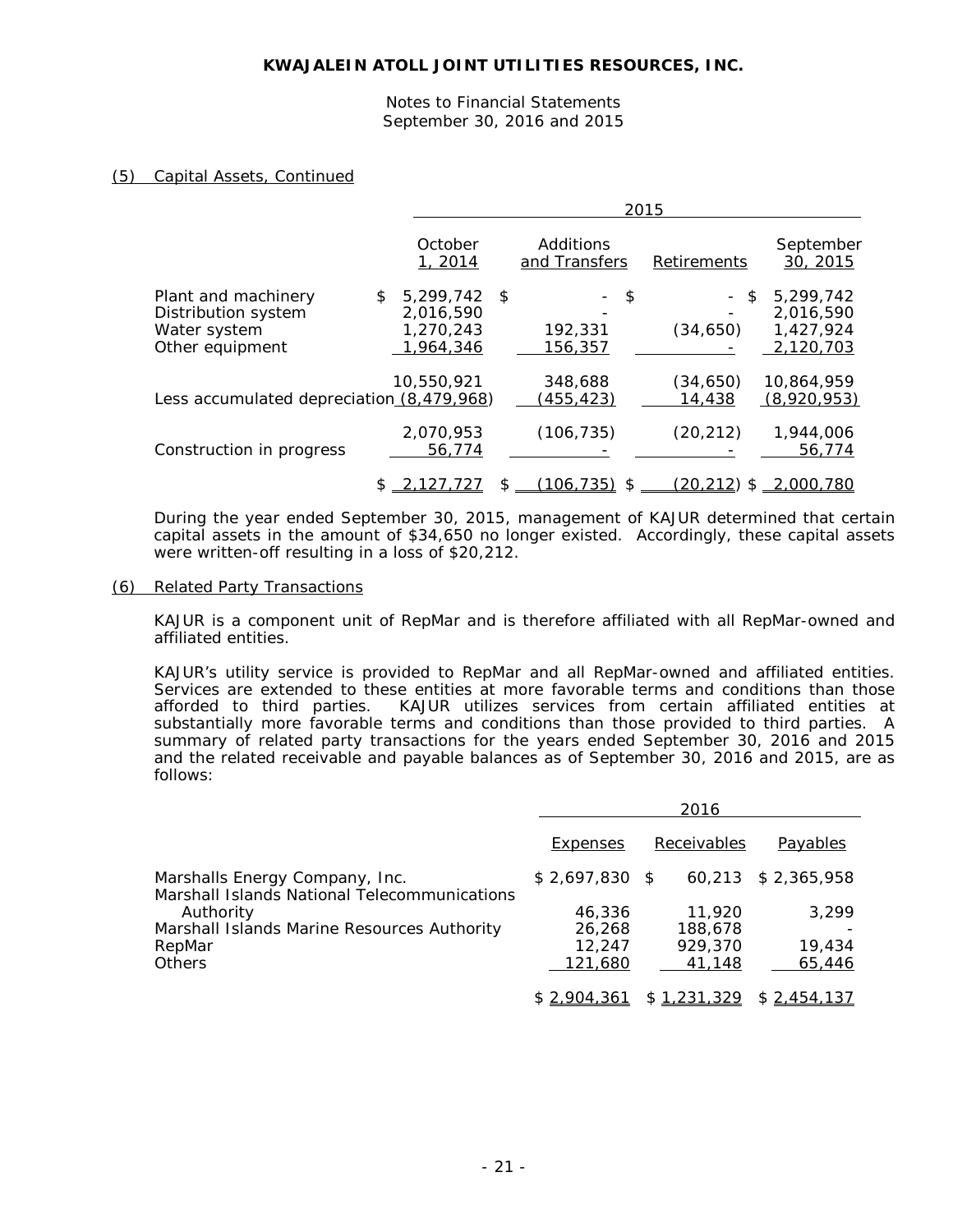Notes to Financial Statements September 30, 2016 and 2015

 $2015$ 

#### (6) Related Party Transactions, Continued

|                                                                                |                 | 2015        |             |  |
|--------------------------------------------------------------------------------|-----------------|-------------|-------------|--|
|                                                                                | <b>Expenses</b> | Receivables | Payables    |  |
| Marshalls Energy Company, Inc.<br>Marshall Islands National Telecommunications | $$3,251,326$ \$ |             | \$2,307,917 |  |
| Authority                                                                      | 49.062          | 9.906       | 253         |  |
| Marshall Islands Marine Resources Authority                                    | 26,268          | 164,336     |             |  |
| RepMar                                                                         | 9.492           | 1,018,480   | 11,788      |  |
| <b>Others</b>                                                                  | 122,257         | 49.664      | 61,469      |  |
|                                                                                | \$3,458,405     | \$1,242,386 | \$2,381,427 |  |

During the years ended September 30, 2016 and 2015, KAJUR received \$1,327,860 and \$2,580,624, respectively, of appropriations from RepMar in cash which were subsequently paid to Marshalls Energy Company, Inc. for the purchase of fuel.

#### (7) Contingencies

KAJUR has incurred losses from operations of \$1,533,759 and \$2,133,362 during the years ended September 30, 2016 and 2015, respectively. KAJUR depends on RepMar for cash and noncash funding to continue its operations. Although RepMar has provided funding in the past, no formal agreement exists to provide funds in the future. The continuation of KAJUR's operations is dependent upon future financial support from RepMar in the form of operating subsidies and/or significant improvements in operations through the collection of long outstanding utility receivables and other matters. Additionally, in order for KAJUR to continue as a going concern, it may need to delay payments to the Marshalls Energy Company, Inc. for fuel purchases.

KAJUR participates in a number of federally assisted grant programs. These programs are subject to financial and compliance audits to ascertain if Federal laws and guidelines have been followed. KAJUR's management believes that liabilities, if any, for reimbursement which may arise as a result of these audits will not be material to the financial position of KAJUR.

In the ordinary course of business, claims have been filed against KAJUR. Management does not believe that the plaintiffs will prevail and the ultimate outcome is currently not determinable. Therefore, no provision has been recorded in the accompanying financial statements for losses, if any, that may result.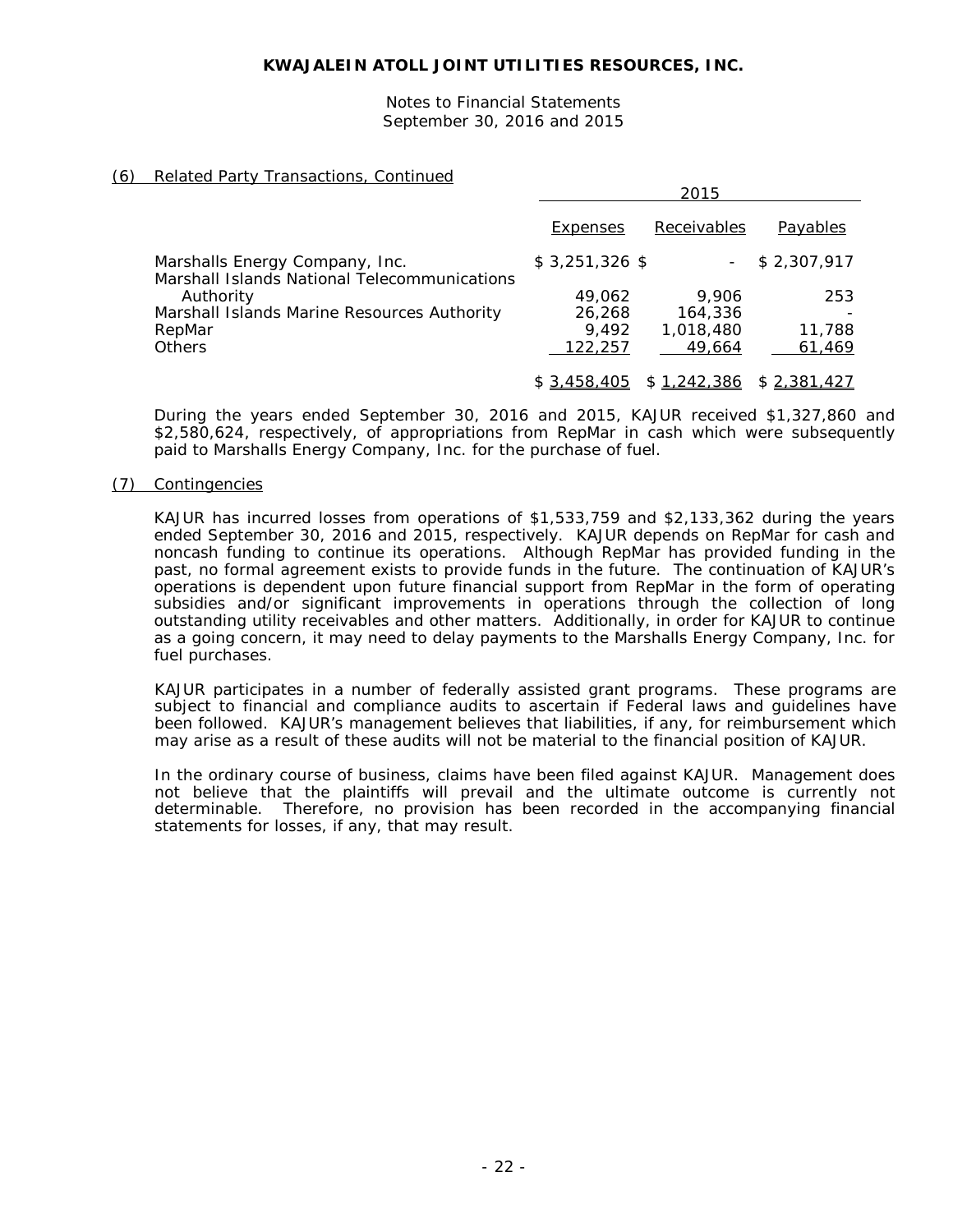

Deloitte & Touche LLP 361 South Marine Corps Drive Tamuning, GU 96913 USA

Tel: +1 (671) 646-3884 Fax: +1 (671) 649-4265

www.deloitte.com

#### **INDEPENDENT AUDITORS' REPORT ON INTERNAL CONTROL OVER FINANCIAL REPORTING AND ON COMPLIANCE AND OTHER MATTERS BASED ON AN AUDIT OF FINANCIAL STATEMENTS PERFORMED IN ACCORDANCE WITH** *GOVERNMENT AUDITING STANDARDS*

Board of Directors Kwajalein Atoll Joint Utilities Resources, Inc.:

We have audited, in accordance with auditing standards generally accepted in the United States of America and the standards applicable to financial audits contained in *Government Auditing Standards* issued by the Comptroller General of the United States, the financial statements of Kwajalein Atoll Joint Utilities Resources, Inc. (KAJUR), which comprise the statement of net position as of September 30, 2016, and the related statements of revenues, expenses, and changes in net position and of cash flows for the year then ended, and the related notes to the financial statements, and have issued our report thereon dated April 10, 2017.

# **Internal Control Over Financial Reporting**

In planning and performing our audit of the financial statements, we considered KAJUR's internal control over financial reporting (internal control) to determine the audit procedures that are appropriate in the circumstances for the purpose of expressing our opinion on the financial statements, but not for the purpose of expressing an opinion on the effectiveness of KAJUR's internal control. Accordingly, we do not express an opinion on the effectiveness of KAJUR's internal control.

A *deficiency in internal control* exists when the design or operation of a control does not allow management or employees, in the normal course of performing their assigned functions, to prevent, or detect and correct, misstatements on a timely basis. A *material weakness* is a deficiency, or a combination of deficiencies, in internal control, such that there is a reasonable possibility that a material misstatement of the entity's financial statements will not be prevented, or detected and corrected on a timely basis. A *significant deficiency* is a deficiency, or a combination of deficiencies, in internal control that is less severe than a material weakness, yet important enough to merit attention by those charged with governance.

Our consideration of internal control was for the limited purpose described in the first paragraph of this section and was not designed to identify all deficiencies in internal control that might be material weaknesses or significant deficiencies and therefore, material weaknesses or significant deficiencies may exist that were not identified. We did identify certain deficiencies in internal control, described in the accompanying Schedule of Findings and Questioned Costs as items 2016- 001 and 2016-002, which we consider to be material weaknesses.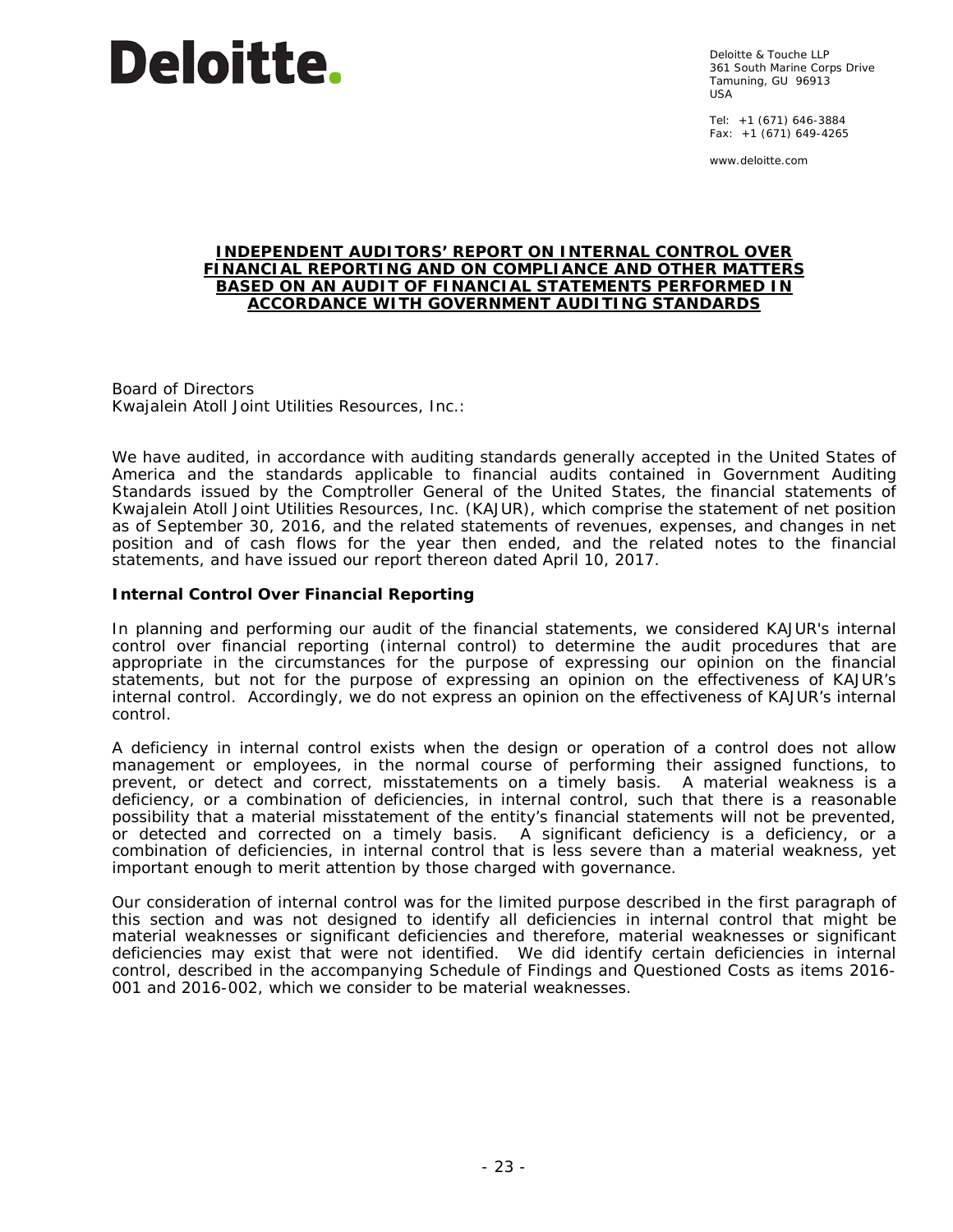# **Deloitte**

# **Compliance and Other Matters**

As part of obtaining reasonable assurance about whether KAJUR's financial statements are free from material misstatement, we performed tests of its compliance with certain provisions of laws, regulations, contracts, and grant agreements, noncompliance with which could have a direct and material effect on the determination of financial statement amounts. However, providing an opinion on compliance with those provisions was not an objective of our audit, and accordingly, we do not express such an opinion. The results of our tests disclosed instances of noncompliance or other matters that are required to be reported under *Government Auditing Standards* and which are described in the accompanying Schedule of Findings and Questioned Costs as item 2016-003.

# **KAJUR's Responses to Findings**

KAJUR's responses to the findings identified in our audit are described in the accompanying Schedule of Findings and Questioned Costs. KAJUR's responses were not subjected to the auditing procedures applied in the audit of the financial statements and, accordingly, we express no opinion on them.

# **Purpose of this Report**

The purpose of this report is solely to describe the scope of our testing of internal control and compliance and the result of that testing, and not to provide an opinion on the effectiveness of the entity's internal control or on compliance. This report is an integral part of an audit performed in accordance with *Government Auditing Standards* in considering the entity's internal control and compliance. Accordingly, this communication is not suitable for any other purpose.

loite Washell

April 10, 2017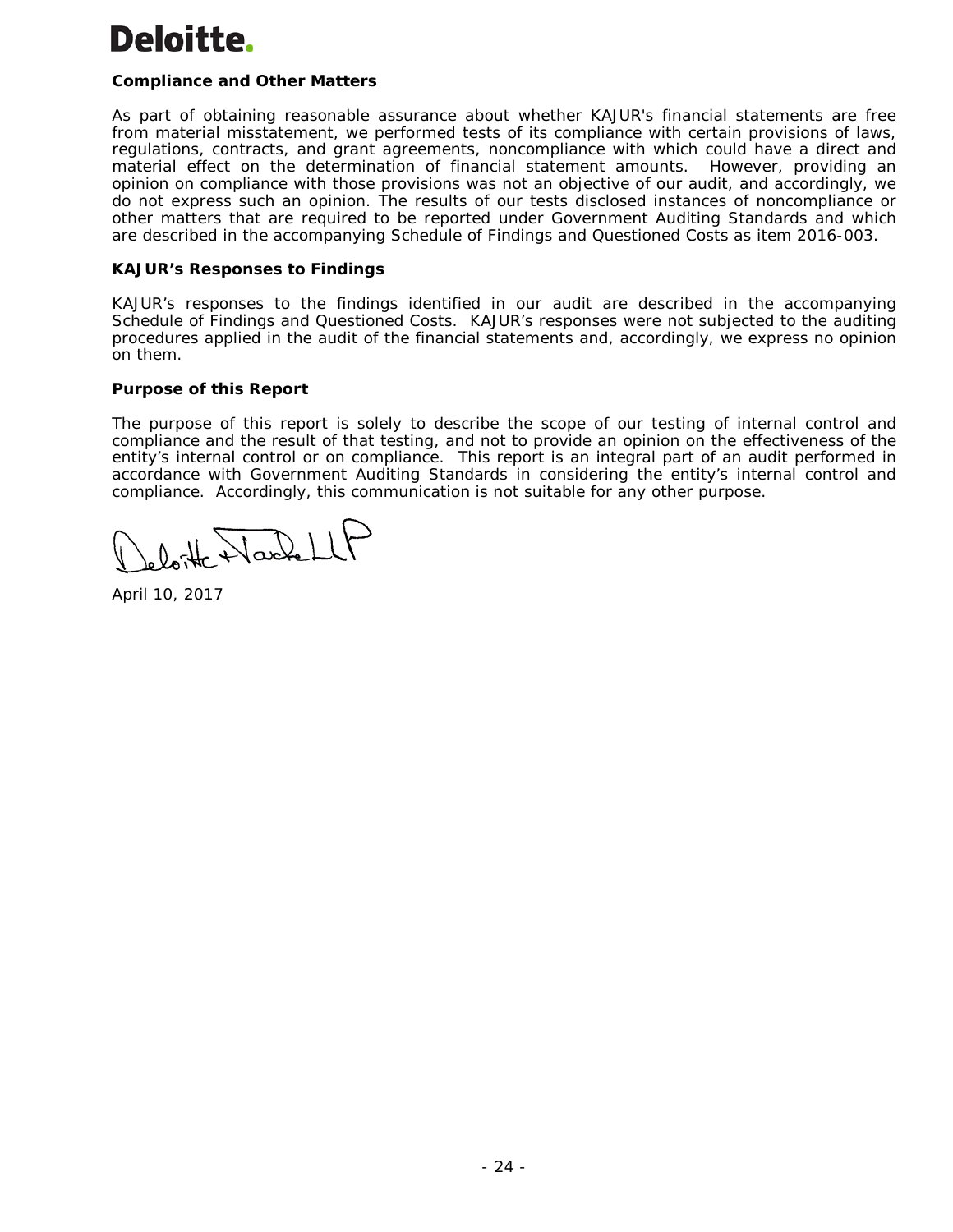# **Deloitte.**

Deloitte & Touche LLP 361 South Marine Corps Drive Tamuning, GU 96913 USA

Tel: +1 (671) 646-3884 Fax: +1 (671) 649-4265

www.deloitte.com

#### **INDEPENDENT AUDITORS' REPORT ON COMPLIANCE FOR EACH MAJOR FEDERAL PROGRAM; REPORT ON INTERNAL CONTROL OVER COMPLIANCE; AND REPORT ON THE SCHEDULE OF EXPENDITURES OF FEDERAL AWARDS REQUIRED BY THE UNIFORM GUIDANCE**

Board of Directors Kwajalein Atoll Joint Utilities Resources, Inc.:

# **Report on Compliance for Each Major Federal Program**

We have audited Kwajalein Atoll Joint Utilities Resources, Inc.'s (KAJUR) compliance with the types of compliance requirements described in the *OMB Circular A-133 Compliance Supplement* that could have a direct and material effect on KAJUR's major federal program for the year ended September 30, 2016. KAJUR's major federal program is identified in the summary of auditor's results section of the accompanying Schedule of Findings and Questioned Costs.

# *Management's Responsibility*

Management is responsible for compliance with federal statutes, regulations, and the terms and conditions of its federal awards applicable to its federal programs.

#### *Auditor's Responsibility*

Our responsibility is to express an opinion on compliance for KAJUR's major federal program based on our audit of the types of compliance requirements referred to above. We conducted our audit of compliance in accordance with auditing standards generally accepted in the United States of America; the standards applicable to financial audits contained in *Government Auditing Standards*, issued by the Comptroller General of the United States; and the audit requirements of Title 2 U.S. *Code of Federal Regulations* Part 200, *Uniform Administrative Requirements, Cost Principles, and Audit Requirements for Federal Awards* (Uniform Guidance). Those standards and the Uniform Guidance require that we plan and perform the audit to obtain reasonable assurance about whether noncompliance with the types of compliance requirements referred to above that could have a direct and material effect on a major federal program occurred. An audit includes examining, on a test basis, evidence about KAJUR's compliance with those requirements and performing such other procedures as we considered necessary in the circumstances.

We believe that our audit provides a reasonable basis for our opinion on compliance for the major federal program. However, our audit does not provide a legal determination of KAJUR's compliance.

#### *Opinion on the Major Federal Program*

In our opinion, KAJUR complied, in all material respects, with the types of compliance requirements referred to above that could have a direct and material effect on its major federal program for the year ended September 30, 2016.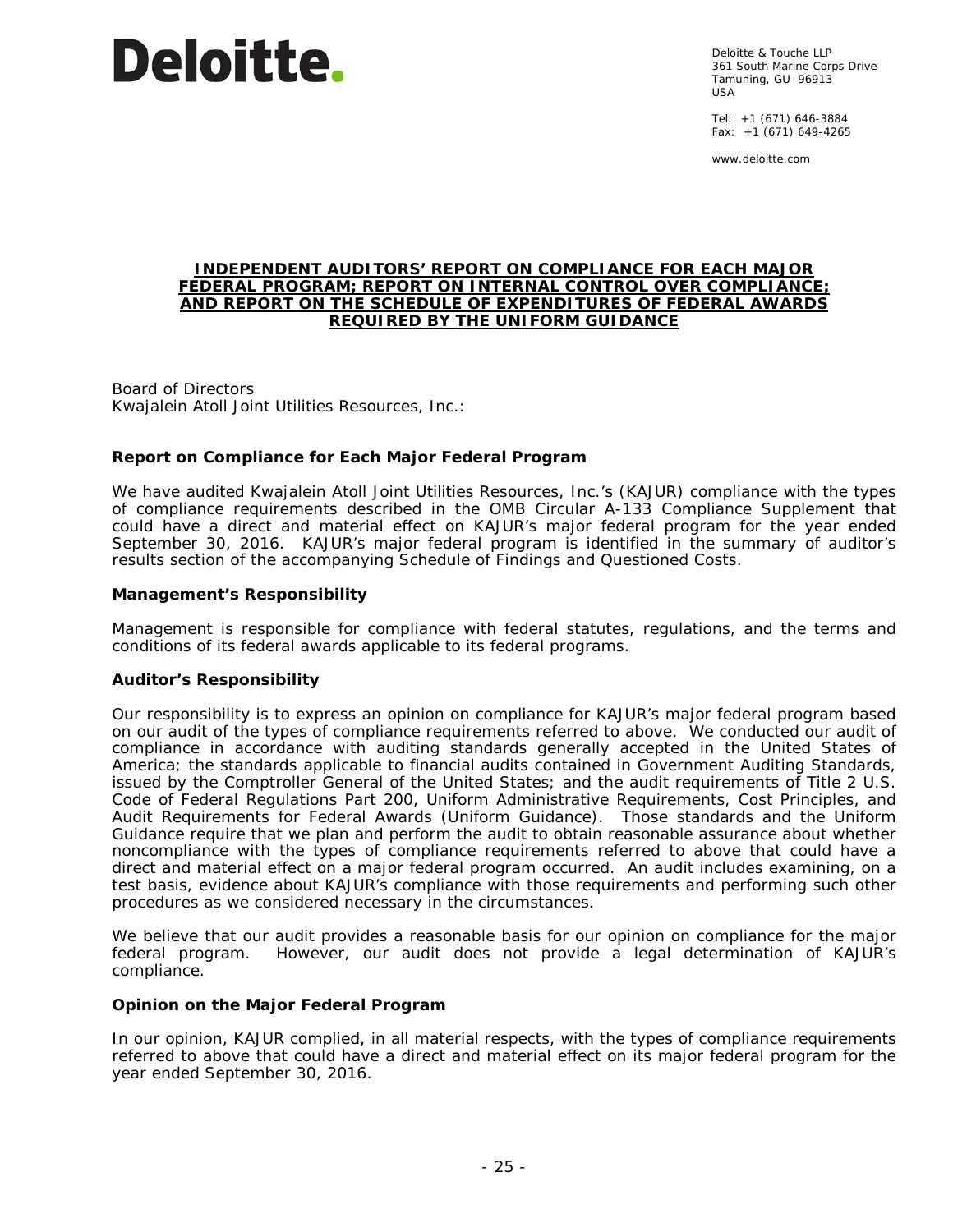# Deloitte.

# **Report on Internal Control Over Compliance**

Management of KAJUR is responsible for establishing and maintaining effective internal control over compliance with the types of compliance requirements referred to above. In planning and performing our audit of compliance, we considered KAJUR's internal control over compliance with the types of requirements that could have a direct and material effect on the major federal program to determine the auditing procedures that are appropriate in the circumstances for the purpose of expressing an opinion on compliance for the major federal program and to test and report on internal control over compliance in accordance with the Uniform Guidance, but not for the purpose of expressing an opinion on the effectiveness of internal control over compliance. Accordingly, we do not express an opinion on the effectiveness of KAJUR's internal control over compliance.

A *deficiency in internal control over compliance* exists when the design or operation of a control over compliance does not allow management or employees, in the normal course of performing their assigned functions, to prevent, or detect and correct, noncompliance with a type of compliance requirement of a federal program on a timely basis. A *material weakness in internal control over compliance* is a deficiency, or combination of deficiencies, in internal control over compliance, such that there is a reasonable possibility that material noncompliance with a type of compliance requirement of a federal program will not be prevented, or detected and corrected, on a timely basis. A *significant deficiency in internal control over compliance* is a deficiency, or a combination of deficiencies, in internal control over compliance with a type of compliance requirement of a federal program that is less severe than a material weakness in internal control over compliance, yet important enough to merit attention by those charged with governance.

Our consideration of internal control over compliance was for the limited purpose described in the first paragraph of this section and was not designed to identify all deficiencies in internal control over compliance that might be material weaknesses or significant deficiencies. We did not identify any deficiencies in internal control over compliance that we consider to be material weaknesses. However, material weaknesses may exist that have not been identified.

The purpose of this report on internal control over compliance is solely to describe the scope of our testing of internal control over compliance and the results of that testing based on the requirements of the Uniform Guidance. Accordingly, this report is not suitable for any other purpose.

# **Report on Schedule of Expenditures of Federal Awards Required by the Uniform Guidance**

We have audited the financial statements of KAJUR as of and for the year ended September 30, 2016, and have issued our report thereon dated April 10, 2017, which contained an unmodified opinion on those financial statements. Our audit was conducted for the purpose of forming an opinion on the financial statements as a whole. The accompanying schedule of expenditures of federal awards is presented for purposes of additional analysis as required by the Uniform Guidance and is not a required part of the financial statements. Such information is the responsibility of management and was derived from and relates directly to the underlying accounting and other records used to prepare the financial statements. The information has been subjected to the auditing procedures applied in the audit of the financial statements and certain additional procedures, including comparing and reconciling such information directly to the underlying accounting and other records used to prepare the financial statements or to the financial statements themselves, and other additional procedures in accordance with auditing standards generally accepted in the United States of America. In our opinion, the schedule of expenditures of federal awards is fairly stated in all material respects in relation to the financial statements as a whole.

beloit Nachell

April 10, 2017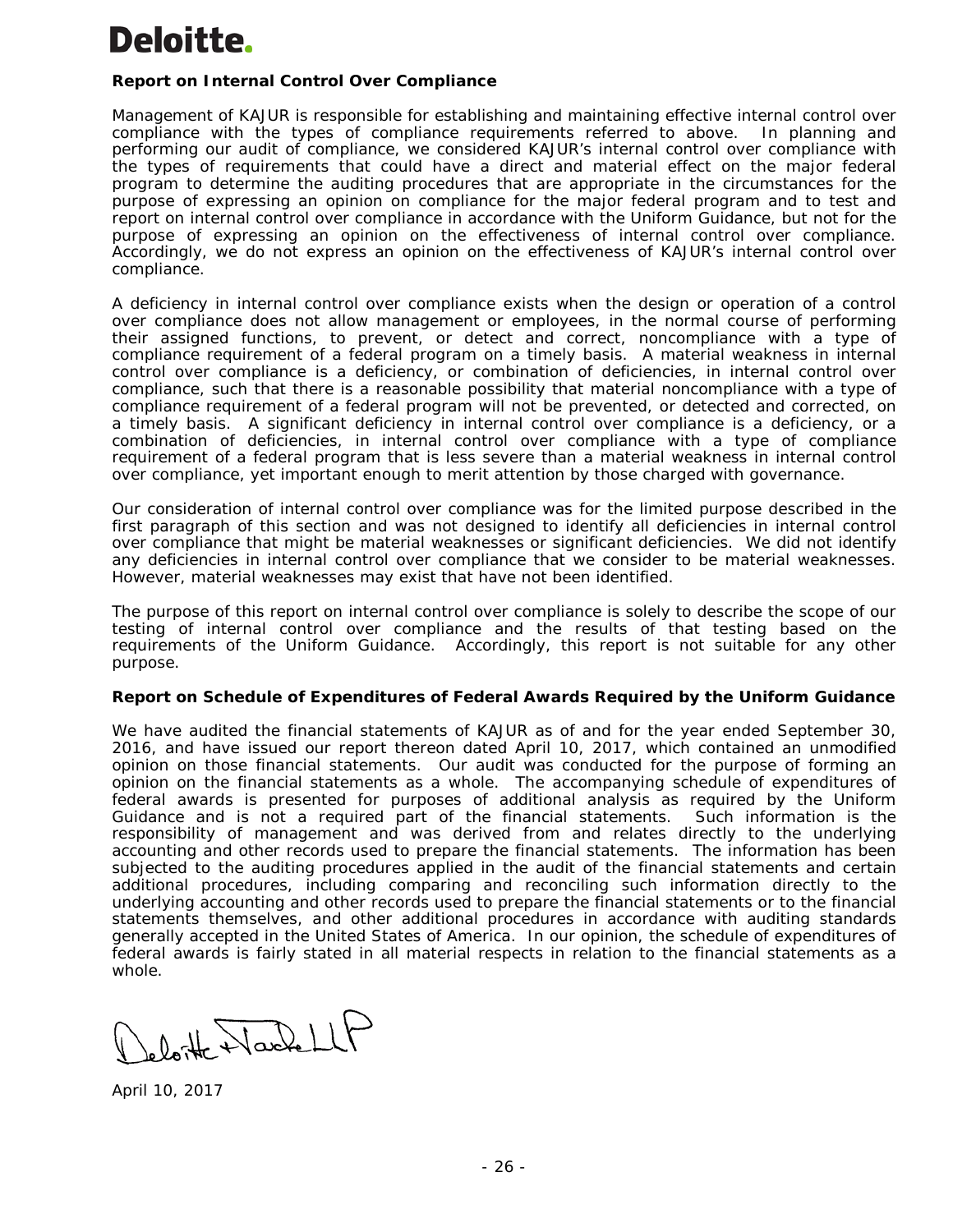Schedule of Expenditures of Federal Awards Year Ended September 30, 2016

Program Title **FY16** 

**Expenditures** 

U.S. Department of the Interior: CFDA #15.875 Compact of Free Association, As Amended, Section 211(b)(2) Kwajalein Atoll Landowners Special Needs

Power Generation, Distribution, and Maintenance  $$ 1,327,860$ 

The Schedule of Expenditures of Federal Awards is presented on the accrual basis of accounting.

The above expenditures reconcile to the underlying basic financial statements as follows:

 Power Generation, Distribution, and Maintenance (included within fuel and lubricants expense of \$2,759,429)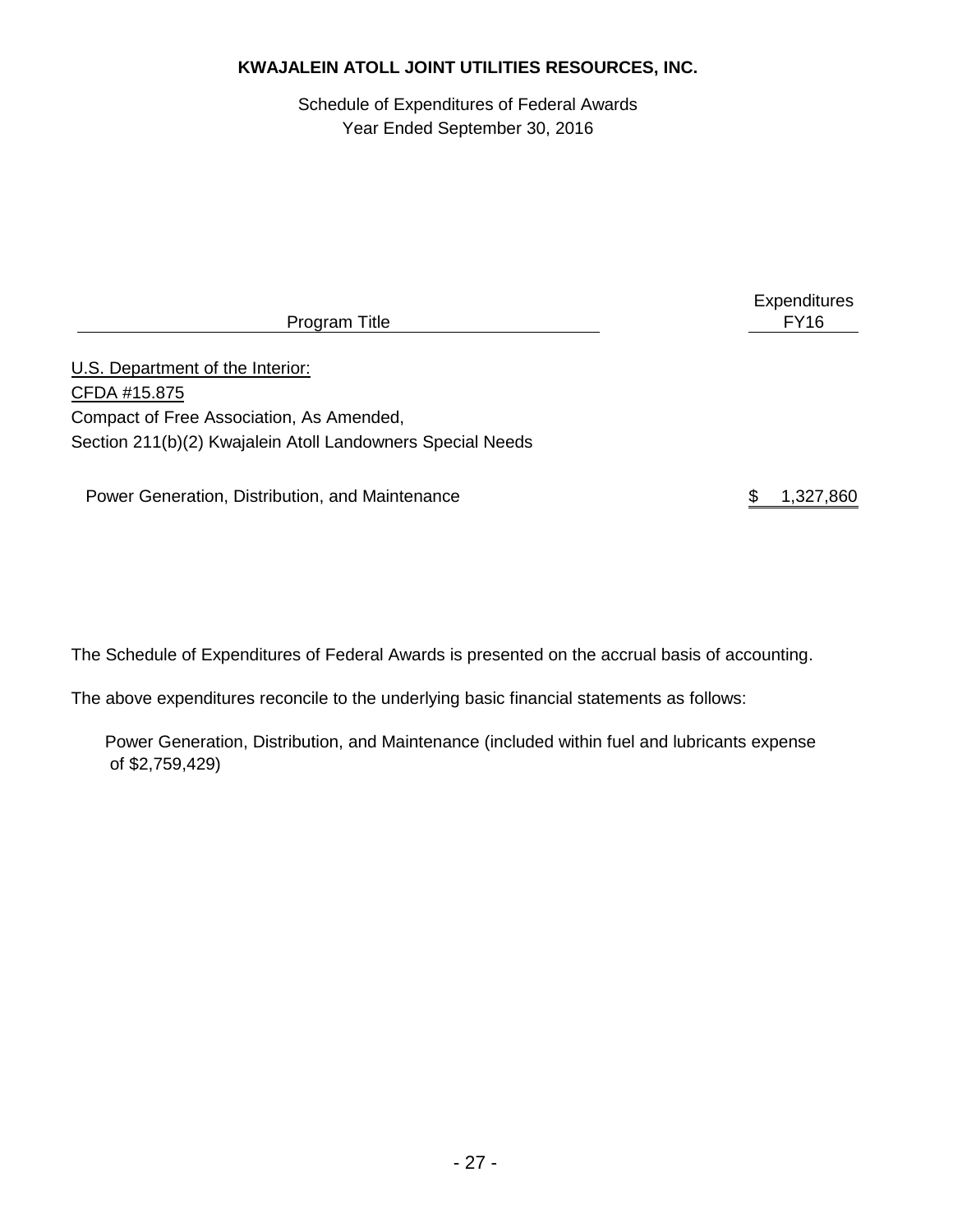Schedule of Findings and Questioned Costs Year Ended September 30, 2016

# **SECTION I - SUMMARY OF AUDITORS' RESULTS**

# *Financial Statements*

| Type of report the auditor issued on whether the financial statements<br>audited were prepared in accordance with GAAP: | Unmodified                                                                                                           |               |
|-------------------------------------------------------------------------------------------------------------------------|----------------------------------------------------------------------------------------------------------------------|---------------|
|                                                                                                                         | Internal control over financial reporting:                                                                           |               |
|                                                                                                                         | Material weakness(es) identified?                                                                                    | Yes           |
|                                                                                                                         | Significant deficiency(ies) identified?                                                                              | None reported |
|                                                                                                                         | Noncompliance material to financial statements noted?                                                                | Yes           |
| <b>Federal Awards</b>                                                                                                   |                                                                                                                      |               |
|                                                                                                                         | Internal control over major federal programs:                                                                        |               |
|                                                                                                                         | No                                                                                                                   |               |
|                                                                                                                         | None reported                                                                                                        |               |
| Type of auditors' report issued on compliance for major federal programs:                                               | Unmodified                                                                                                           |               |
| Any audit findings disclosed that are required to be reported in accordance<br>with 2 CFR 200.516 (a)?                  | <b>No</b>                                                                                                            |               |
|                                                                                                                         | Identification of major federal programs:                                                                            |               |
|                                                                                                                         | <b>CFDA</b><br>Number<br>Name of Federal Program                                                                     |               |
|                                                                                                                         | 15.875<br>Compact of Free Association, as Amended: Kwajalein Atoll<br>Landowners Special Needs Kwajalein Impact Fund |               |
|                                                                                                                         | Dollar threshold used to distinguish between Type A and Type B programs:                                             | \$750,000     |
| Auditee qualified as low-risk auditee?<br>No                                                                            |                                                                                                                      |               |
|                                                                                                                         | <b>SECTION II - FINANCIAL STATEMENT FINDINGS</b>                                                                     |               |
|                                                                                                                         | Reference                                                                                                            |               |

| <b>Number</b> | <b>Findings</b>                  |
|---------------|----------------------------------|
| 2016-001      | Accounts Receivable              |
| 2016-002      | Materials and Supplies Inventory |
| 2016-003      | Local Noncompliance              |

# **SECTION III - FEDERAL AWARD FINDINGS AND QUESTIONED COSTS**

No matters were reported.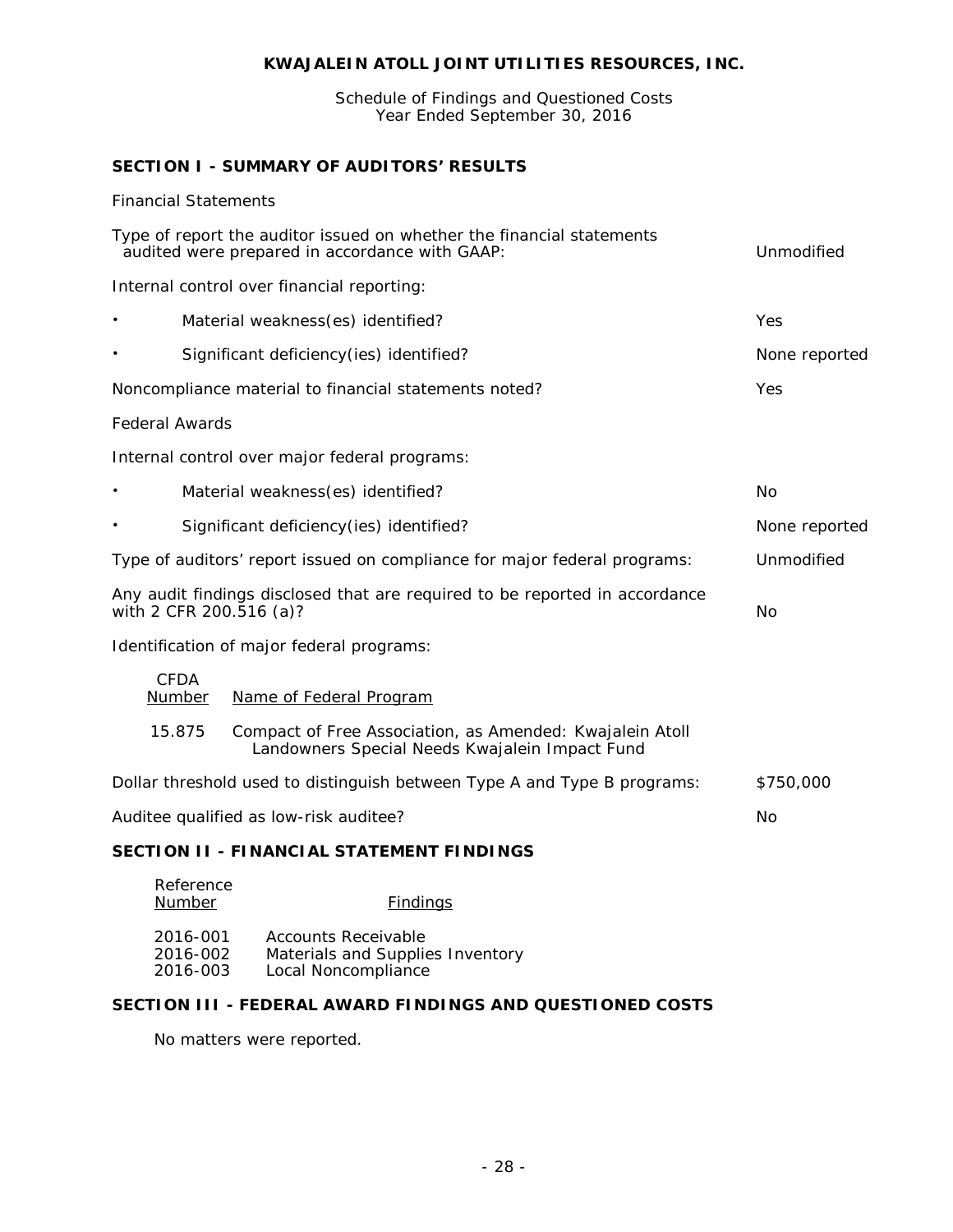Schedule of Findings and Questioned Costs, Continued Year Ended September 30, 2016

Finding No. 2016-001

#### Accounts Receivable

Criteria: Effective internal controls over receivables necessitate timely collection to maximize cash flows and to minimize possible bad debts.

Condition: As of September 30, 2016, electric trade receivables aggregated \$2,062,563. Of this amount, \$1,970,297 has been outstanding over 90 days and this balance has been fully provided with an allowance. In addition, \$698,607 of electric receivables remained the same as in FY2015. Of total electric trade receivables, 80% comprises fifteen accounts.

Several non-current customers continue to receive utility services. Other customers pay current amounts without resolution of long outstanding balances. It appears that KAJUR lacks adequate internal control over pursuing collections of long outstanding balances.

Cause: The cause of the above condition is the lack of adequate internal control policies and procedures that facilitate timely collections. In addition, a formal policy has not been implemented to standardize customer deductions, which involve long outstanding receivables. Furthermore, KAJUR lacks mitigating measures including entering into collection agreements to recover long outstanding receivables.

Effect: The effect of the condition is potential limitations on KAJUR's cash flows and an increase in the provision for doubtful accounts.

Prior Year Status: The lack of adequate internal controls over timely collection of receivables was reported as a finding in prior Single Audits as item 2015-001.

Recommendation: We recommend KAJUR adopt internal control policies and procedures to recover long outstanding receivables and to minimize potential losses from noncollection. In addition, we recommend KAJUR implement effective collection measures or enter into collection agreements with customers with long outstanding balances.

Auditee Response and Corrective Action Plan: KAJUR agrees with this finding and its recommendations. KAJUR also agrees with the cause for the condition identified in this finding. KAJUR also recognizes that final resolution to certain elements within KAJUR's business environment will help reduce and even eliminate many (even all) of these conditions described above. These elements include land leases on areas that KAJUR uses and final resolution to customer bills under dispute. KAJUR will continue to work on internal policies and procedures and continue to work on business environment issues with its governing board, the Kwajalein leadership, and with the few customers whose billings are still under dispute.

#### Corrective Action:

- 1) Seek final resolution to outstanding electric bill that are still under dispute.
- 2) The land lease agreement for KAJUR has been signed and will make electric bill collection for land owners less awkward.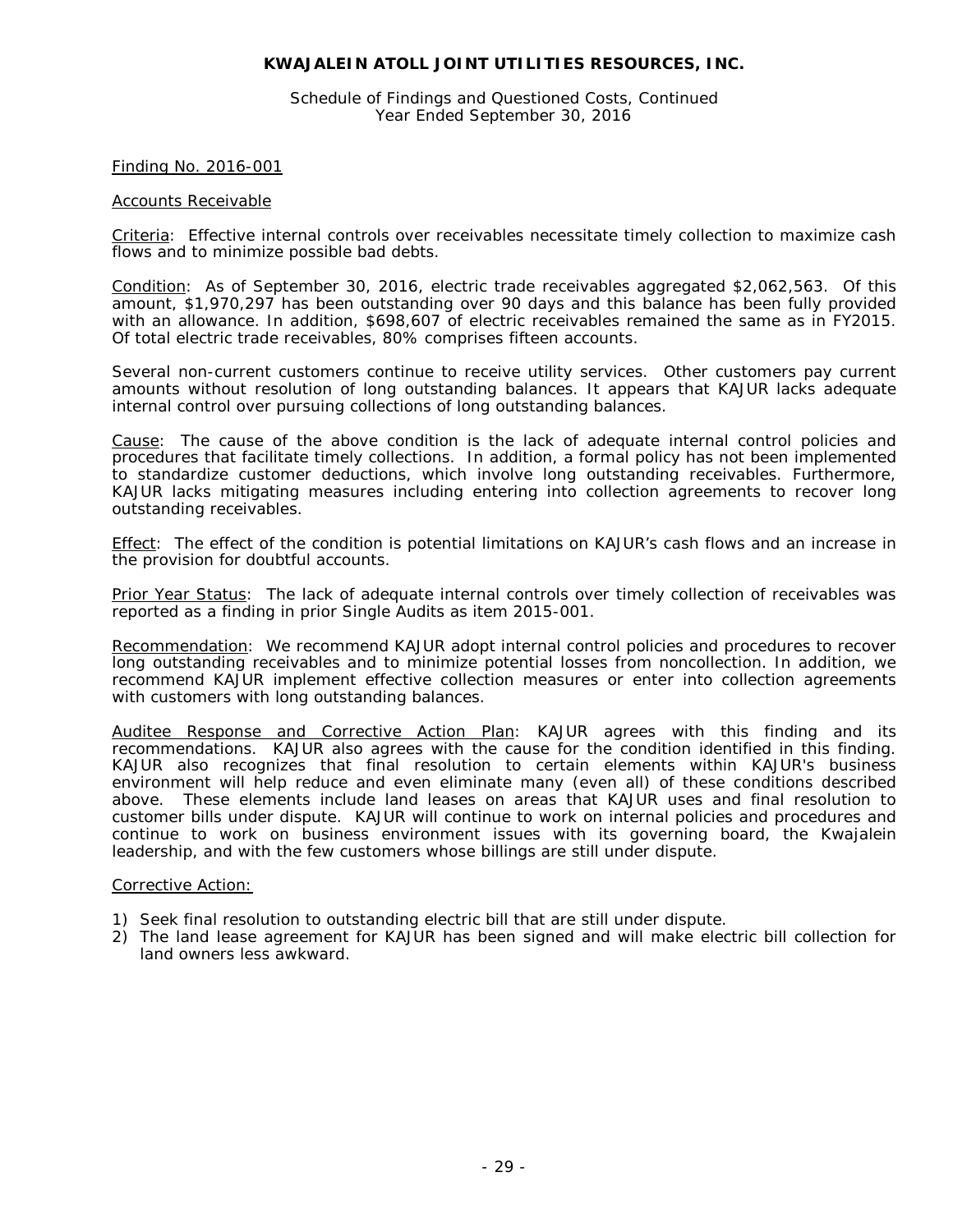Schedule of Findings and Questioned Costs, Continued Year Ended September 30, 2016

#### Finding No. 2016-002

#### Materials and Supplies Inventory

Criteria: Effective internal controls over materials and supplies inventory necessitate adequate monitoring and recording of materials and supplies inventory.

Condition: A \$185,527 decrease in materials and supplies inventory resulted from a reconciliation of actual inventory on hand. In addition, a \$16,108 deduction of lubricants was recorded to agree with the year-end actual count. This is a result of materials and supplies that were not supported by appropriate issuance tickets. Approved work orders are not always prepared prior to inventory requests. Several issuance tickets lacked issuer and receiver signatures to evidence authorized issuances and acknowledgement of inventory receipt.

Cause: The cause of the above condition is a lack of adequate documentation, periodic monitoring and reconciliation, and incomplete recording of materials and supplies inventory transactions.

Effect: The effect of the condition is a significant number of year-end reconciling adjustments and potential loss of materials and supplies inventory.

Recommendation: We recommend KAJUR perform periodic reconciliation of materials and supplies inventory. Adequate review of journal entries is also recommended.

Auditee Response and Corrective Action Plan: KAJUR also agrees with this finding and its prescribed recommendations. Similar to the first finding (2016-001), certain elements within KAJUR physical work environment will also need to improve to compliment the recommendation prescribed above. These include properly review and reconcile the materials and supplies inventory on a routine basis.

#### Corrective Action:

- 1) KAJUR agrees with the recommendation to apply consistent practices in reviewing of journal entries.
- 2) Will also continue on-going effort to develop internal policies and procedures and refine existing ones.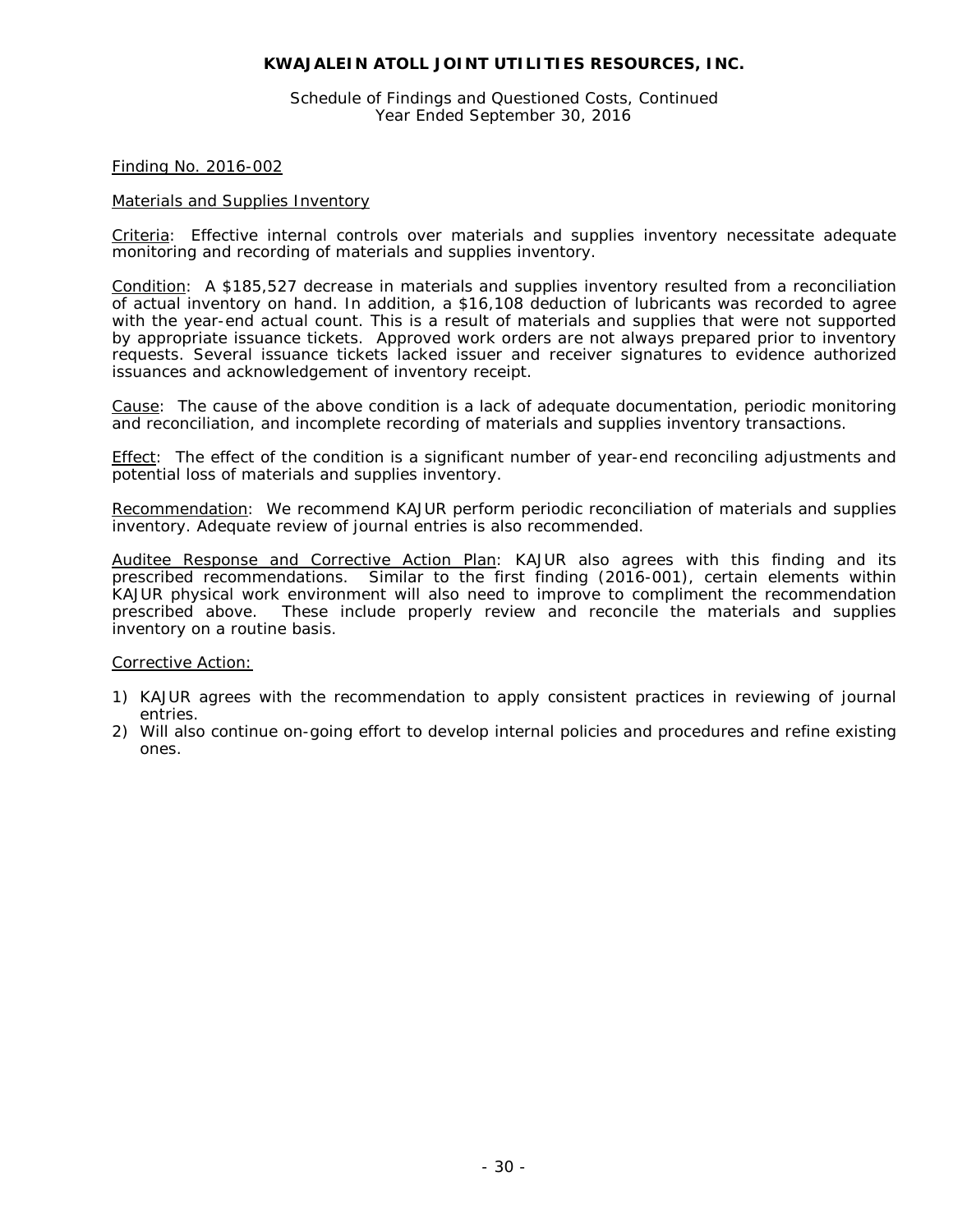Schedule of Findings and Questioned Costs, Continued Year Ended September 30, 2016

Finding No. 2016-003

#### Local Noncompliance

Criteria: RepMar Procurement Code states the following:

- a) Section 124 unless otherwise authorized by law, all Government contracts shall be awarded by competitive sealed bidding.
- b) Section 127 procurement of goods and services not exceeding \$25,000 may be in accordance with small purchases procedures promulgated by RepMar's Policy Office; provided, however that procurement requirements shall not be artificially divided so as to consitute a small purchase under this Section.
- c) Section 128 a contract may be awarded for a supply, service, or construction item without competition when it is determined in writing that there is only one source for the required supply service, or construction item.

Condition: The purchase orders (PO) below did not undergo competitive sealed bidding processes and documentation that quotations were requested from an adequate number of qualified sources was not in file.

| PO No.     | PO Date             | Description                          | Amount |                     |
|------------|---------------------|--------------------------------------|--------|---------------------|
| 15-EN-2270 | 10/18/2015          | Mitsubishi L200 pick up              | \$     | 28,500              |
| 15-EN-006  | 10/09/2015          | 4x4 Double cab 2016 Ford Ranger      | \$     | 29,948              |
| 16-EN-5081 | 11/12/2015          | 2013 Ford F750 Water Truck           | \$     | $\overline{59,521}$ |
| 16-EN-5583 | 09/07/2016          | <b>Tires</b>                         | \$     | 26,928              |
| 16-EN-5345 | 04/29/2016          | Pumps and hoses                      | \$     | 27,537              |
| 16-EN-5402 | 05/24/2016          | Pressure exchanger, cartridge, spare |        |                     |
|            |                     | parts                                | \$     | 89,084              |
| 16-EN-5475 | $\sqrt{07/07}/2016$ | Micron filter, membrane              | \$     | 40,540              |
| 16-EN-5484 | 07/11/2016          | Grundfos pump and motors             | \$     | 42,534              |
| 16-EN-5572 | 09/01/2016          | fittings, saddles, clamps, PVC       | \$     | 50,320              |

In addition, small capital asset purchases lack adequate quotations from qualified vendors.

Cause: The cause of the above condition is a lack of adequate internal control policies and procedures ensuring compliance with RepMar's Procurement Code.

Effect: The effect of the above condition is noncompliance with RepMar's Procurement Code.

Prior Year Status: Lack of compliance with RMI procurement requirements was reported as a finding in prior Single Audits as items 2015-003 and 2014-001.

Recommendation: We recommend KAJUR adhere to RepMar's Procurement Code. In addition, documentation on file should include a history of the procurement including an assessment of vendor selection.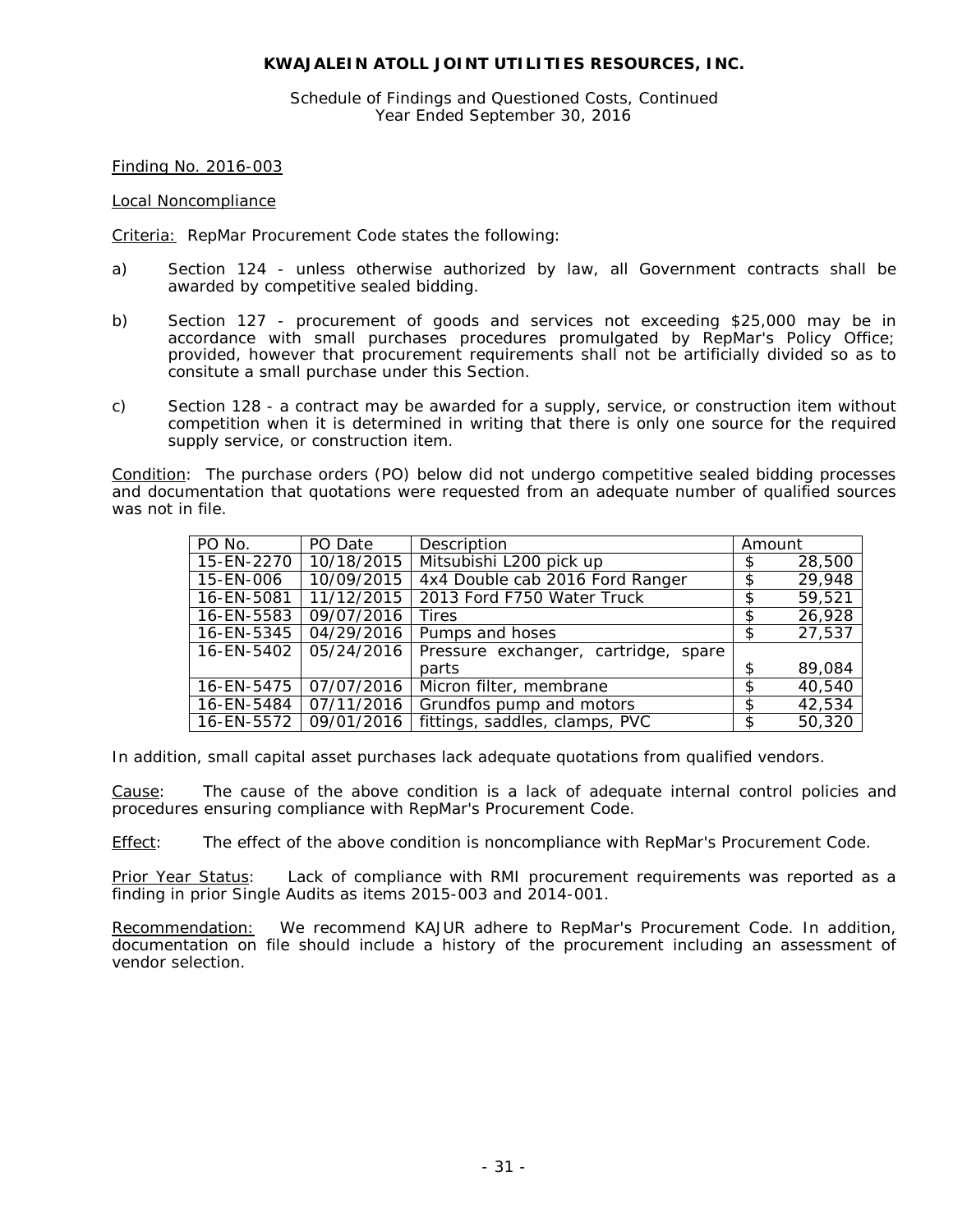Schedule of Findings and Questioned Costs, Continued Year Ended September 30, 2016

#### Finding No. 2016-003, Continued

#### Local Noncompliance, Continued

Auditee Response and Corrective Action Plan: KAJUR agrees with this finding and the listed recommendations. KAJUR concurs that in order to alleviate this issue, internal control policies and procedures in compliance with RepMar's Procurement Code need to be created and enforced. This will improve the documentation and paper trails to ensure total transparency and satisfactory operations.

In order to address this issue, as it has been a finding in prior audits, KAJUR has started using TenderLink©, an online procurement facilitator that links together buyers and suppliers throughout the world. This membership ails KAJUR's previous failure to undergo the competitive sealed bidding process from an adequate number of qualified sources. TenderLink© also ensures proper documentation and history of procurement, including assessment of the vendor's selection, as well as procuring items and services in a timely fashion.

Regarding the POs listed above, each were acquired through Iron Planet, an online auction market for used heavy equipment. The method in which items are procured is through an upfront bidding process that calls for the bidder to remain active during the online auctioning. Iron Planet offers affordable and certified good-quality equipment; however, to acquire these goods before they are sold off, the bidder has to actively bid.

This impedes on the RepMar Procurement Code, which requires all goods and services to pass through the bidding committee. KAJUR intends to inquire with the bidding committee and the RMICU Board if the practice of procuring goods through Iron Planet can continue.

#### Corrective Action:

- 1) Establish and enforce internal control policies and procedures in compliance with RepMar's Procurement Code.
- 2) Continue to utilize TenderLink© to ensure transparency and compliancy of RepMar's Procurement Code.
- 3) Present TenderLink© and Iron Planet to RepMar's Bidding Committee for approval.